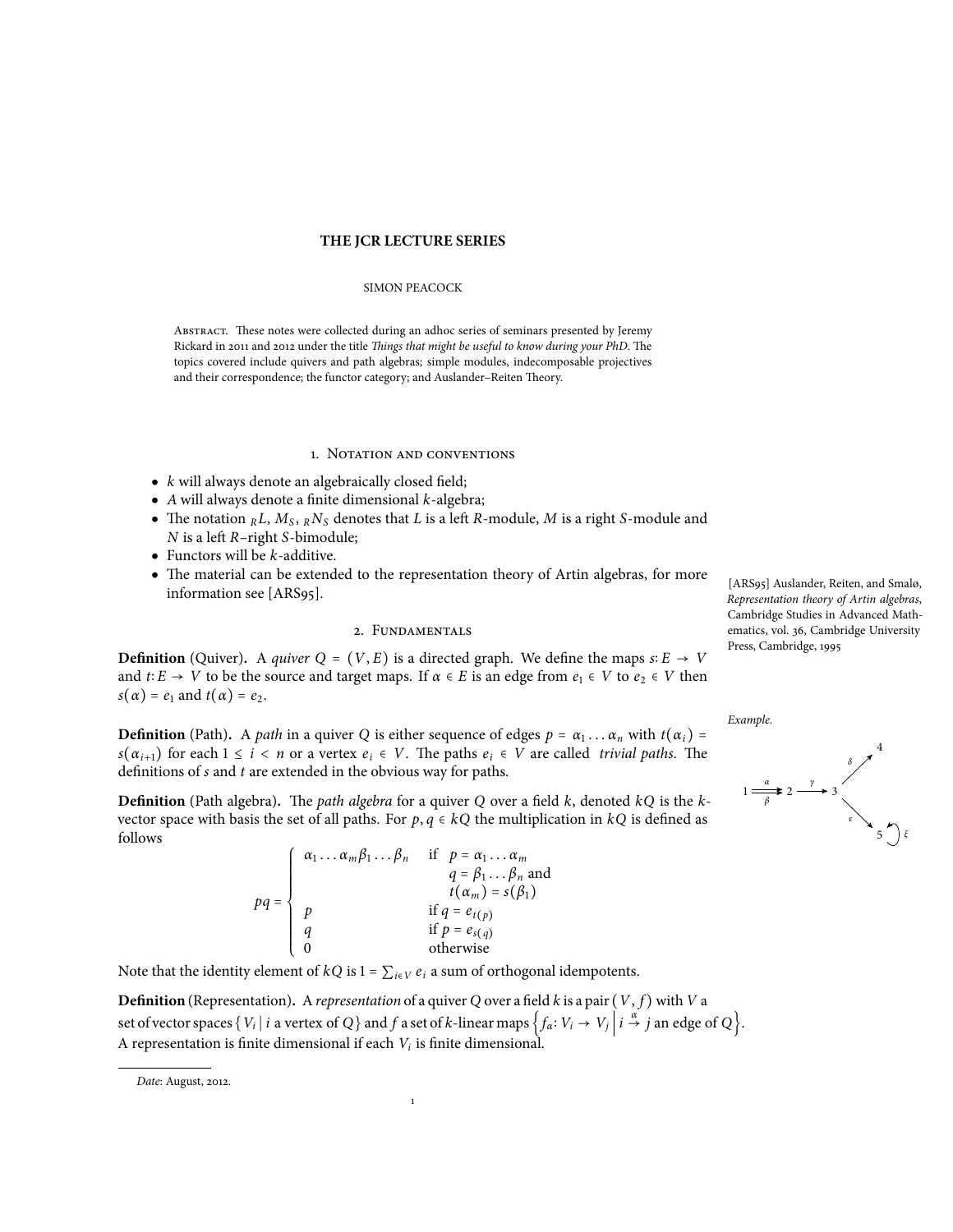A morphism of representations  $h: (V, f) \rightarrow (W, g)$  is a set of *k*-linear maps  $h_i: V_i \rightarrow W_i$  such that for each  $i \stackrel{\alpha}{\rightarrow} j$  the following square commutes

$$
V_i \xrightarrow{h_i} W_i
$$
  

$$
f_\alpha \downarrow \qquad g_\alpha \downarrow
$$
  

$$
V_j \xrightarrow{h_j} W_j
$$

Given a *kQ*-module, *<sup>M</sup>*, we can obtain a representation of the quiver *<sup>Q</sup>* over *<sup>k</sup>*. Since <sup>1</sup> <sup>=</sup>  $\sum_i e_i \in kQ$ , we have that  $M = \bigoplus_i Me_i$ , a direct sum of vector spaces, one for each vertex. We also have for each edge  $i \stackrel{\alpha}{\rightarrow} j \in Q$  that  $\alpha = e_i \alpha e_j$  and hence  $\alpha$  induces a map  $\mu_\alpha: Me_i \rightarrow Me_j$ of multiplication by  $\alpha$ . Also from a *kQ*-homomorphism,  $h: M \rightarrow M'$  we get a morphism of representations in the obvious way:

$$
h_i: Me_i \to M'e_i
$$

$$
me_i \mapsto h(me_i) = h(m)e_i
$$

and commutativity of the square is given by  $\mu'_{\alpha} h(me_i) = h(me_i) \alpha = h(me_i \alpha) = h(\mu_{\alpha}(me_i)) =$ <br>*h*  $h\mu_{\alpha}(me_i)$ .

Conversely, given a representation  $(V_i, f_\alpha)$  we can construct a module, *M*, for *kQ*. We define  $M = \bigoplus_i V_i$  as a vector space with the action generated by

$$
kQ \longrightarrow \text{End}(M)
$$
  
\n $e_i \rightarrow \iota_i \pi_i$   
\n $\alpha_1 \dots \alpha_n \rightarrow \iota_{t(\alpha_n)} f_{\alpha_n} \dots f_{\alpha_1} \pi_{s(\alpha_1)}$ 

where  $\iota_i: V_i \to M$  is the natural inclusion and  $\pi_i: M \to V_i$  is the natural projection. Again a morphism of representations,  $h_i$  gives rise to a  $kQ$ -homomorphism,  $\bigoplus_i h_i$  of the constructed modules. Under this correspondence we have the following proposition.

**Proposition 2.1.** *The category* mod  $kQ$  *of finitely generated*  $kQ$ -modules and rep<sub>k</sub>  $Q$  *of finite dimensional representations of Q over k are equivalent.*

**Definition** (Quiver with relations)**.** A *relation* on a quiver *Q* is a *k*-linear sum of paths from a vertex *i* to a vertex *j*. That is  $\sigma = \sum_n a_n p_n \in kQ$  with  $a_n \in k$  and  $i = s(p_n)$  and  $j = t(p_n)$  for all *n*. If  $\rho = \{p_t\}$  is a set of relations then the pair  $(Q, \rho)$  is a *quiver with relations* and its associated algebra is the quotient  $kQ/\langle \rho \rangle$ . We will mainly consider relations for which  $J^t \leq \langle \rho \rangle \leq J^2$ , where  $J$  is the ideal numerated by the agreement of  $\Omega$ . When this is the agreement of a straightful *J* is the ideal generated by the arrows of *Q*. When this is the case we say *ρ* is a set of admissible relations.

**Proposition 2.2** (Semisimple)**.** *The following are equivalent for a finite dimensional algebra A:*

- *A is semisimple;*
- *The regular module, AA, is semisimple;*
- *All A-modules are semisimple.*

*Note.* The endomorphism ring End( $A_A$ ) is isomorphic to *A* under the mapping  $\phi \mapsto \phi(1)$  and if  $A = S_1^{d_1} \oplus \cdots \oplus S_n^{d_n}$  is semisimple then

$$
\operatorname{End}(A) = \left\{ \left( \begin{array}{ccc} X_1 & 0 & \cdots & 0 \\ 0 & X_2 & \cdots & 0 \\ \vdots & \ddots & \vdots \\ 0 & \cdots & 0 & X_n \end{array} \right) \middle| \ X_i \text{ a } d_i \times d_i \text{ block} \right\}
$$
\n
$$
= \mathrm{M}_{d_1}(k) \times \cdots \times \mathrm{M}_{d_n}(k)
$$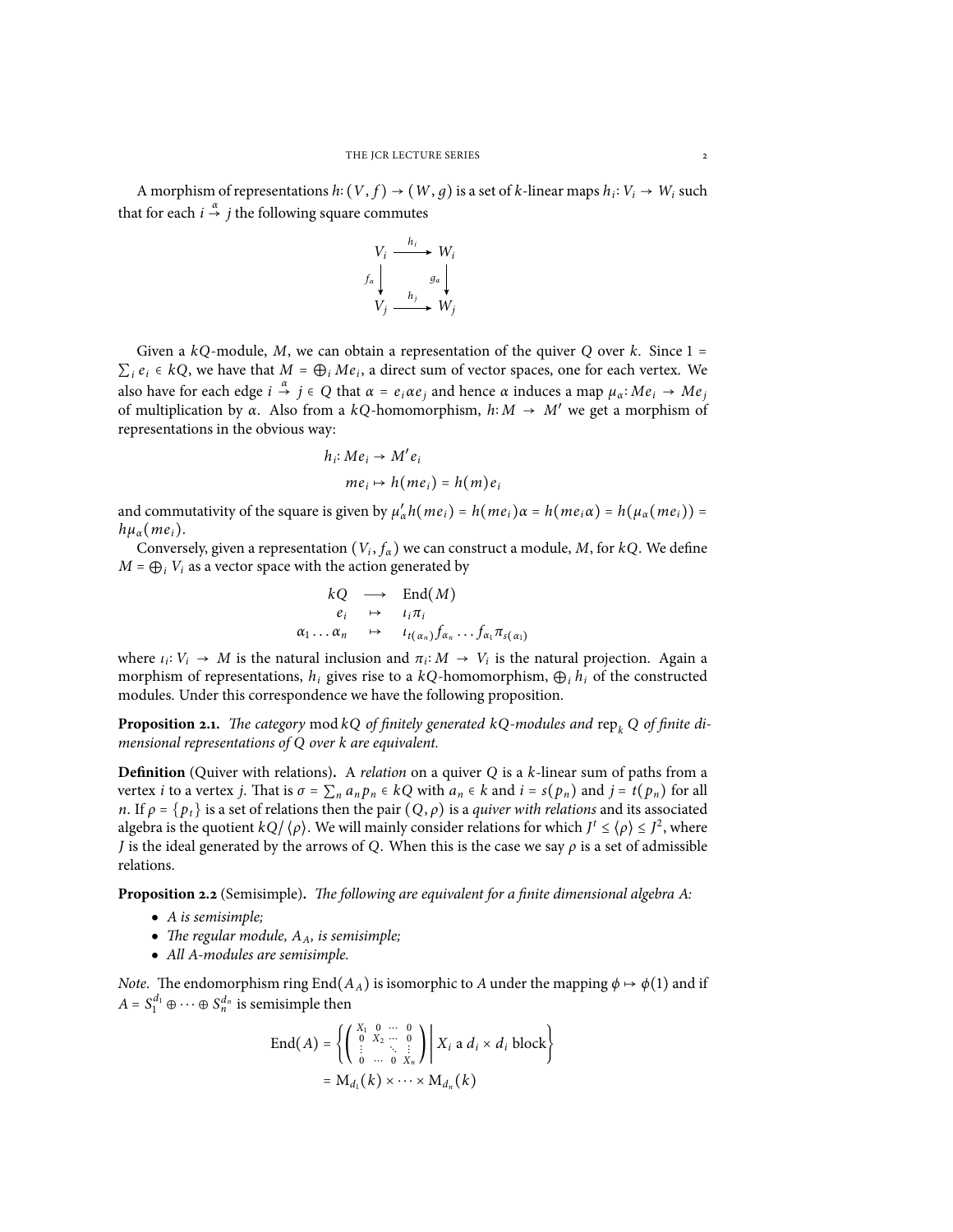**Definition** (Radical)**.** Let *M<sup>A</sup>* be a right *A*-module. The *radical* of *M* is given by the following equivalent definitions.

rad 
$$
M = \bigcap \{ \ker \phi | \phi: M \to S, S \text{ simple} \}
$$
  
=  $\bigcap \{ N | N \le M, N \text{ maximal} \}$   
=  $\sum \{ N | N \le M, N \text{ superfluous} \}$ 

**Proposition 2.3.** *Some facts about the radical for an algebra A and a module M:*

- *(a)* rad *A is an ideal of A;*
- *(b)* The quotient  $\frac{A}{\text{rad }A}$  is semisimple;

*(c)* The quotient  $\frac{M}{\text{rad } M}$  = hd *M is the maximal semisimple quotient of M (called the head of M)*;

 $(d)$  rad  $M = M$  rad  $A$ ;

(e)  $(\text{rad } A)^n = \text{rad}(\text{rad } A) \cdots = 0$  *for some integer n;*<br>(f) and *A* is the unique magnitude integrated ideal

- *(f)* rad *A is the unique maximal nilpotent ideal.*
- *(g) If*  $K \le A$  *is a submodule such that*  $K$  *is nilpotent and*  $\frac{A}{K}$  *is semisimple, then*  $K = \text{rad } A$ .

Consider the module  $J \le kQ$  generated by the arrows of Q. It is clear that *J* is nilpotent and since  $kQ/J \cong \bigoplus_i e_i k$  is semisimple, we have that *J* is the radical of  $kQ$ .

**Definition** (Socle)**.** The *socle*, soc *M*, of *M* is dual to the radical and is given by the following equivalent definitions.

$$
\text{soc } M = \sum {\{\text{im }\phi \mid \phi \colon M \to S, S \text{ simple}\}}
$$
\n
$$
= \sum {\{N \mid N \le M, N \text{ simple}\}}
$$
\n
$$
= \bigcap {\{N \mid N \le M, N \text{ essential}\}}
$$

Note that there is a correspondence soc  $M = hd(M^*)^*$ .

For a module *M* and  $\phi \in \text{End } M$ , we have a chain  $M \geq \text{im } \phi \geq \text{im } \phi^2 \geq \cdots$ . If *M* is finite dimensional (which is a standing assumption) then for some *k*, im  $\phi^k = \text{im } \phi^{k+1}$ . In particular  $\phi^k$  is idempotent and  $M = \text{im } \phi^k \oplus \ker \phi^k$ . We have the following proposition.

**Proposition 2.4.** *For an indecomposable module M and*  $\phi \in$  End(*M*) *either*  $\phi$  *is nilpotent or*  $\phi$  *is an isomorphism.* As rad End<sub>*A</sub>*(*M*) *is the unique maximal nilpotent ideal* rad End<sub>*A*</sub>(*M*) =</sub>  $\{\phi: M \to M \mid \phi \text{ is nilpotent}\}.$ 

Recall that for bimodules  $_R M_S$  and  $_R N_T$ , we can give  $\text{Hom}_R(M, N)$  a left *S*–right *T*-bimodule structure via  $(sft)(m) = f(ms)t$ . Similarly for modules  $sM_R$  and  $T^R$ <sup>N</sup>R we have a bimodule *T* Hom<sub>*R*</sub>(*M*, *N*)<sub>*S*</sub> by (*tfs*)(*m*) = *tf*(*sm*). Note that for *R*-morphisms the *R* action is lost; the action for the domain module moves side; and the action for the codomain remains on the same side.

Two important specialisations of the above theory are that for an *A*-module *M<sup>A</sup>* and a *k*-vector space *V* both  $\text{Hom}_k(M, V)$  and  $\text{Hom}_A(M, A)$  are left *A*-modules but note the difference in action: if  $f \in Hom_k(M, V)$  and  $q \in Hom_A(M, A)$  then

$$
(af)(m) = f(ma) \qquad \text{but}
$$

$$
(ag)(m) = ag(m)
$$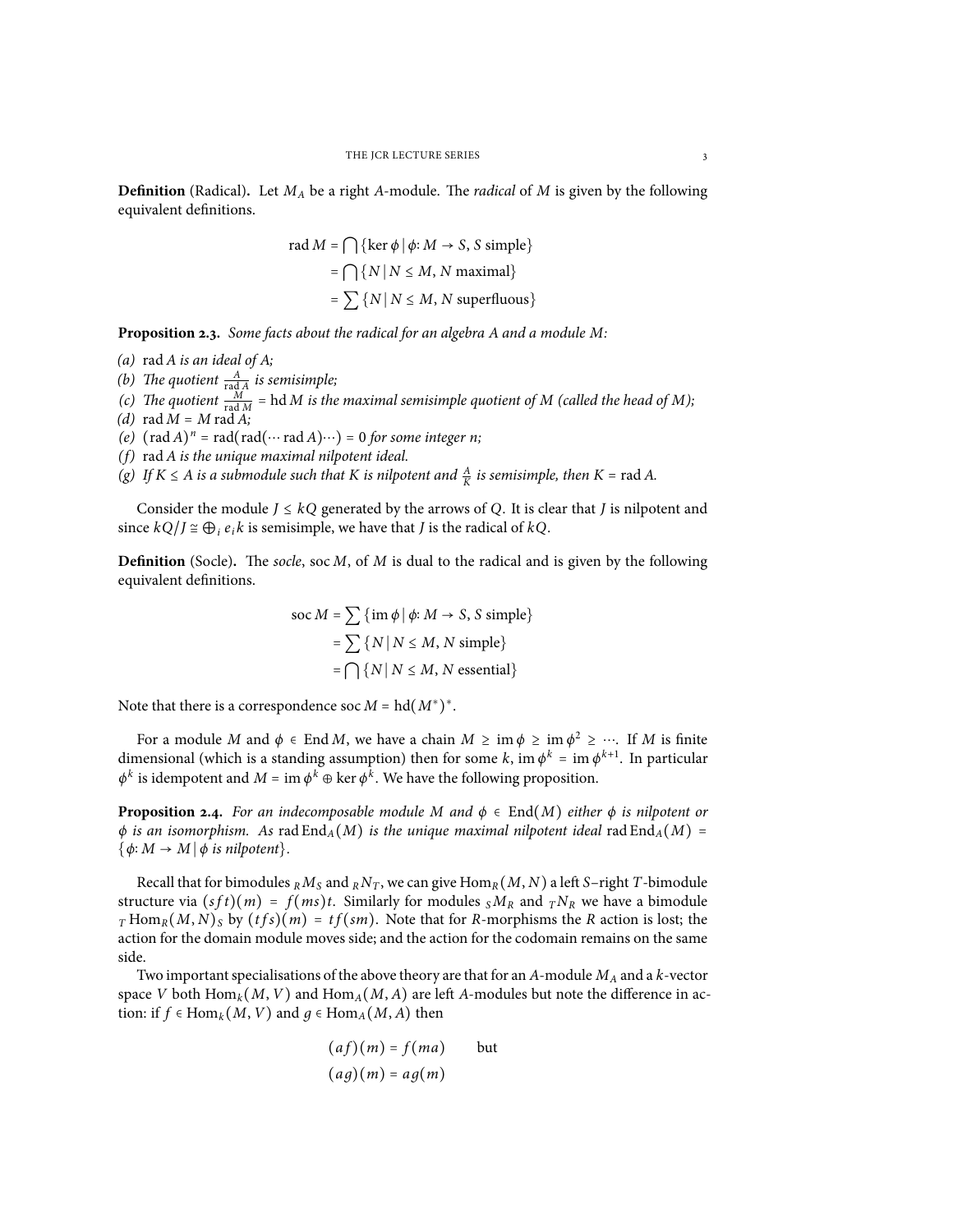Recall also that for a left *A*-module *N* and a right module *M*, the usual tensor product *M*  $\underset{A}{\otimes}$  *N* is a vector space over *k* and the functors

$$
(-\underset{A}{\otimes}N):\mathrm{mod}\,A\rightarrow \mathrm{mod}\,k
$$

$$
\operatorname{Hom}_k(N,-):\operatorname{mod} k\to\operatorname{mod} A
$$

are an adjoint pair so that  $\text{Hom}_k(M \otimes N, k) \cong \text{Hom}_A(M, \text{Hom}_k(N, k)) \cong \text{Hom}_A(M, N^*)$ . That is  $M \underset{A}{\otimes} N \cong \text{Hom}_A(M, N^*)^*$ .

#### 3. Projectives

**Definition** (Projective module)**.** A module *P<sup>A</sup>* is called *projective* if equivalently:

- The functor  $\text{Hom}_{A}(P, -)$  is exact;
- For any surjective map  $\phi: M \to N$  and any map  $f: P \to N$  there exists  $f': P \to M$  such that  $f = \phi f'$ ;

$$
M \xrightarrow{\exists} \begin{matrix} P \\ \downarrow \\ \downarrow \end{matrix}
$$

$$
M \xrightarrow{\mathcal{N}} \begin{matrix} P \\ \downarrow \end{matrix}
$$

- Any exact sequence  $M \rightarrow P \rightarrow 0$  splits;
- *P* is a direct summand of  $A_A^k$  for some *k*.

**Definition** (Projective cover)**.** A *projective cover* of an *A*-module *M* is a projective *A*-module  $P = P_M$  of minimal dimension together with a surjection  $P \rightarrow M \rightarrow 0$ .

**Theorem 3.1:** *Uniqueness of projective covers*

If  $P \stackrel{\pi_P}{\rightarrow} M \rightarrow 0$  is a projective cover and  $Q \stackrel{\pi_Q}{\rightarrow} M \rightarrow 0$  is any projective module mapping onto *M* then *Q* = *P*  $\oplus$  *P*<sup>*'*</sup> for some *P'*  $\leq$  ker  $\pi_Q$ . In particular projective covers are unique up to isomorphism.

*Proof.* As *P* and *Q* are projective, each of the maps  $\pi_P$ , and  $\pi_Q$  factors through the other



The composition  $\beta \alpha \in \text{End } P$  and so for large *k*, we have that  $P = \text{im } (\beta \alpha)^k \oplus \text{ker } (\beta \alpha)^k$ . Now  $\ker (\beta \alpha)^k$  ≤  $\ker \pi_P(\beta \alpha)^k = \ker \pi_P$  as  $\pi_P \beta \alpha = \pi_P$ . This shows that im  $(\beta \alpha)^k$  maps onto *M* and *since i*t is also musicative the minimality of *D* implies  $\beta$  *x* is an isomorphism. since it is also projective, the minimality of *P* implies  $\beta \alpha$  is an isomorphism.

A similar argument shows that  $Q = \text{im } (\alpha \beta)^k \oplus \text{ker } (\alpha \beta)^k \cong P \oplus \text{ker } (\alpha \beta)^k$  with ker  $(\alpha \beta)^k$  $\Box$  $\pi_{Q}$  .

**Proposition 3.2** (Facts about projective covers)**.**

*(a) For a simple A-module, S, its projective cover P<sup>S</sup> is indecomposable.*

- *(b) A module and its head share a projective cover:*  $P_M = P_{hd M}$ *.*
- *(c) The projective cover of a direct sum is the direct sum of projective covers:*  $P_{M \oplus N} = P_M \oplus P_N$ .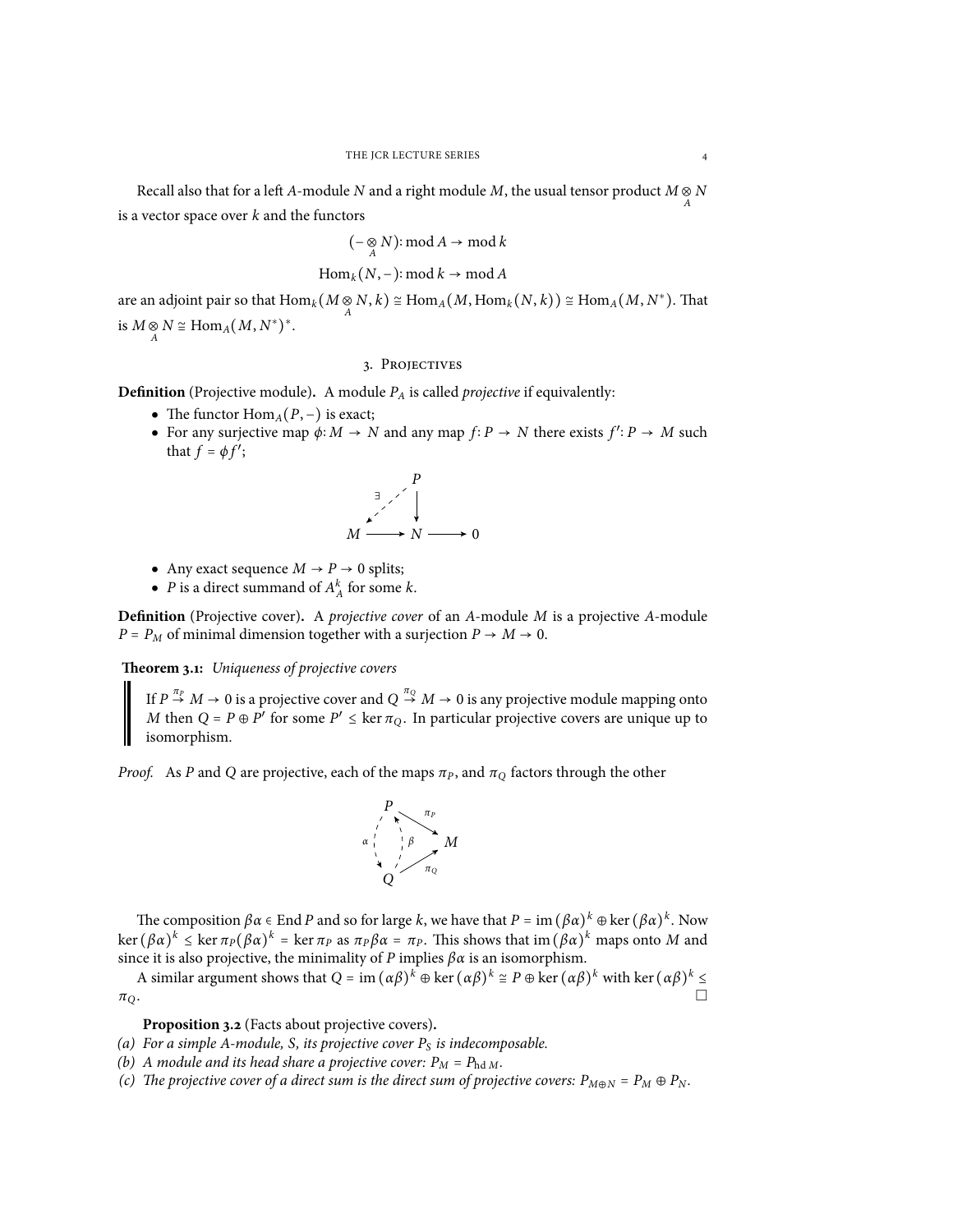*Proof.*

- (a) If  $P_S = P_1 \oplus P_2$  then each of  $P_i$  maps onto 0 or *S*. The minimality of  $P_S$  shows that only one can map onto *S* and minimality again shows the other must be the zero module.
- (b) We have the exact sequence  $0 \rightarrow \text{rad } M \rightarrow M \rightarrow \text{hd } M \rightarrow 0$  and so the projective cover of  $P_{\text{hd }M} \to \text{hd } M$  factors through  $P_{\text{hd }M} \stackrel{\alpha}{\to} M$ . As  $P_{\text{hd }M}$  maps onto the head,  $M = \text{im } \alpha + \text{rad } M$ and since for finite dimensional modules the radical is superfluous  $M = \text{im } \alpha$ . Minimality of the projective covers now shows the result.
- (c) By the uniqueness of projective covers for some projective module *Q* we have

$$
P_{M \oplus N} \oplus Q = P_M \oplus P_N \stackrel{\phi}{\to} M \oplus N \to 0
$$

with  $Q \leq \ker \phi$ .

Let  $K_M$  and  $K_N$  be the kernels of the projective covers and  $Q' \leq Q$  an indecomposable summand so that we have the following diagram.



and so we have  $\alpha_M$ :  $Q' \rightarrow K_M \rightarrow P_M \rightarrow Q'$  and  $\alpha_N$ :  $Q' \rightarrow K_N \rightarrow P_N \rightarrow Q'$  with  $\alpha_i \in$  End  $Q'$ . As *Q*<sup>'</sup> is indecomposable  $\alpha_i$  is either nilpotent or an isomorphism, but since  $\alpha_M + \alpha_N = 1_Q$ <sup>*i*</sup> both cannot be nilpotent. By minimality we now have that *Q* ′ is zero and the result follows.

(d) The head of a module is semisimple so let hd  $P_S = S_1 \oplus \cdots \oplus S_n$ . Now  $P_S \rightarrow \text{hd } P_S$  and so by uniqueness of projective covers and part (c),  $P_{S_1} \oplus \cdots \oplus P_{S_n}$  is a summand of  $P_S$ . Now part (a) gives the result.

$$
\Box
$$

The above proposition gives rise to a one-to-one correspondence between simple modules and indecomposable projectives (up to isomorphism)



and a similar correspondence for injective modules:



*Example.* Consider the following quiver with the relation  $\alpha \beta = \gamma \delta$ .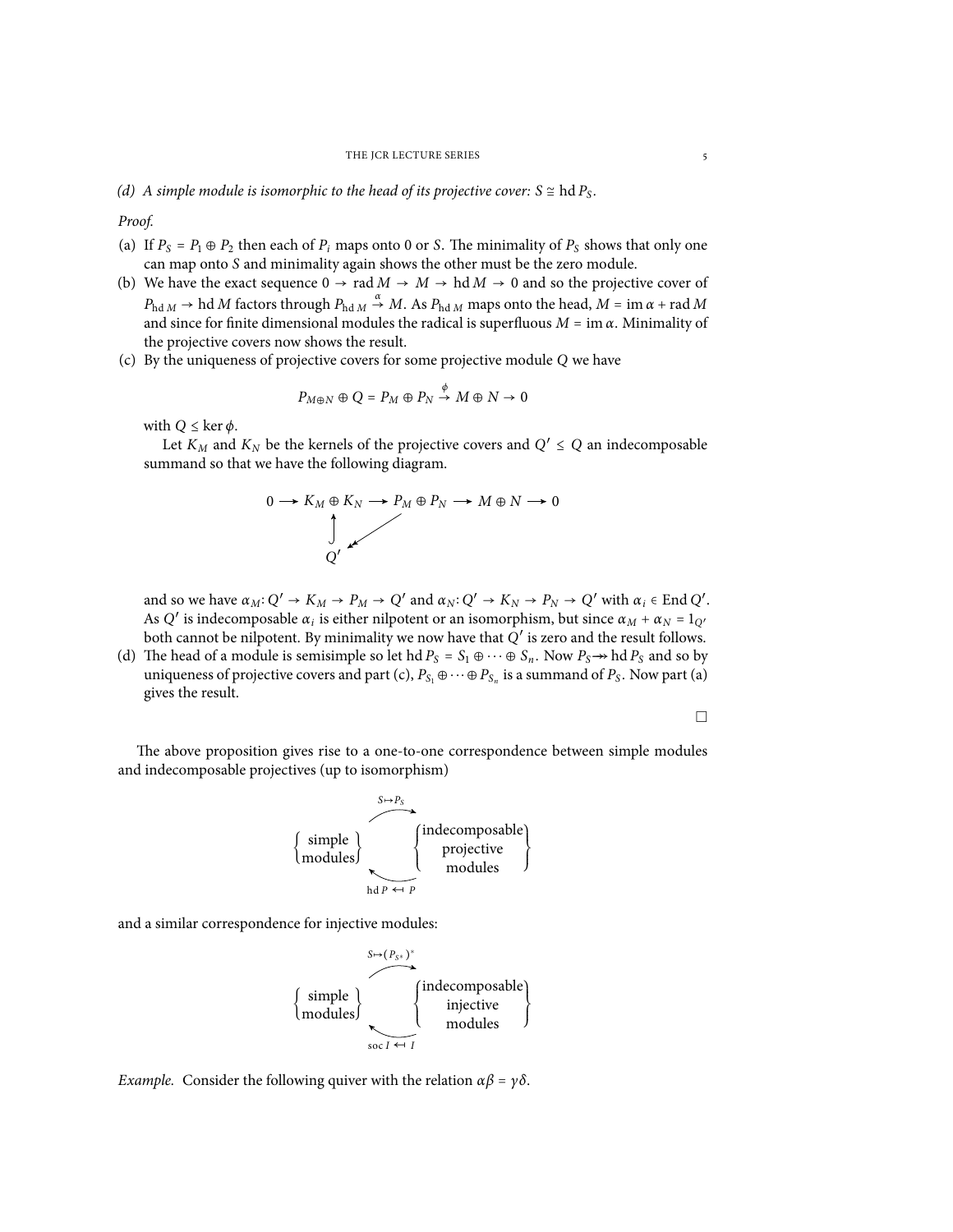

The simple modules are



Using the fact that  $1 = \sum_i e_i$  we can decompose the regular module  $kQ = \bigoplus_i e_i kQ$  and so  $kQ = \bigoplus_i e_i kQ$ .  $P_i = e_i kQ = \langle p | s(p) = i \rangle$  is projective. Since  $P_i / rad P_i = e_i k$  is simple we see that  $P_i$  are the indecomposable projectives.



In a similar fashion  $I_i = \langle p | t(p) = i \rangle$ , see the discussion on page 10.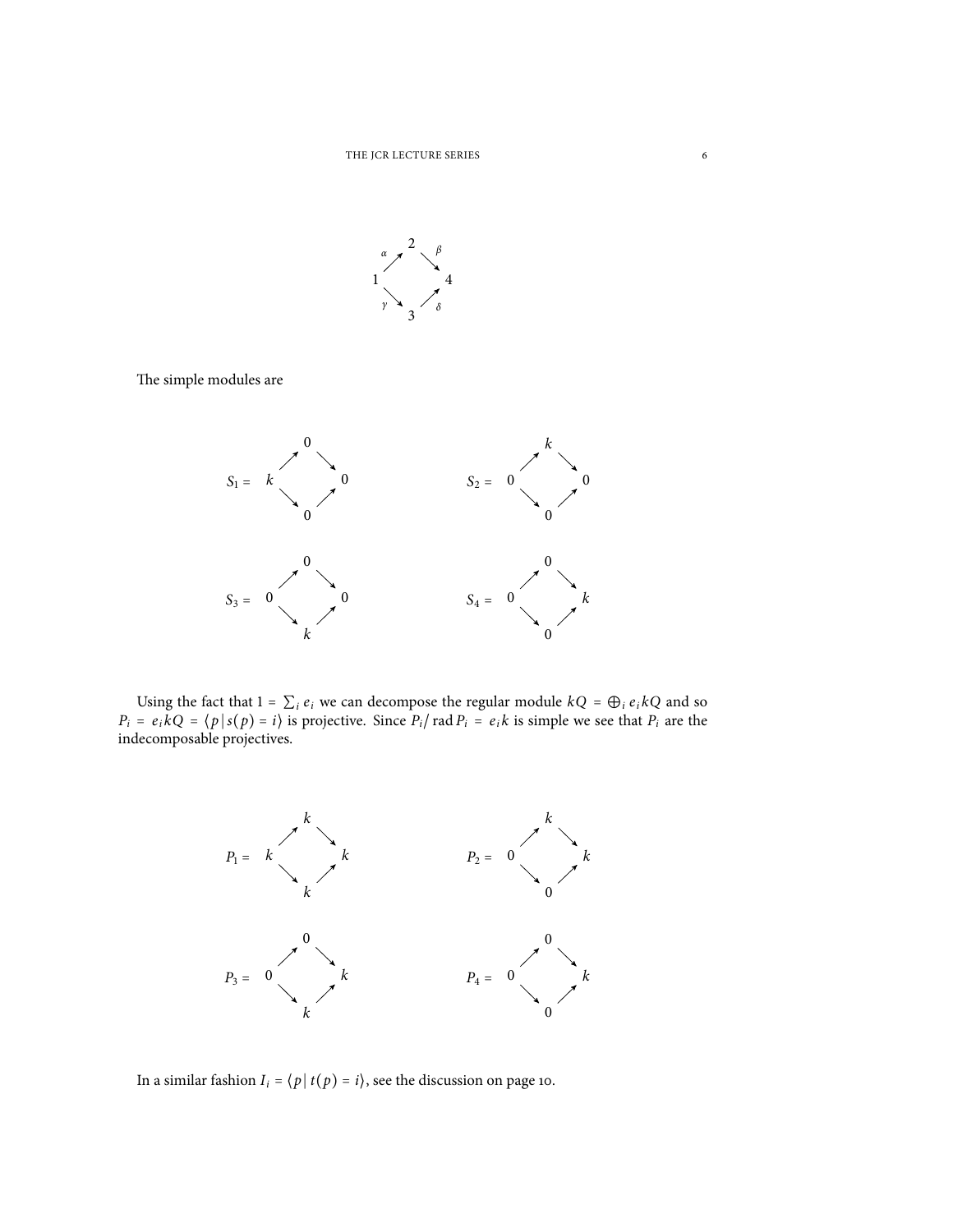

# **Theorem 3.3:**

The number of times a simple module *S* occurs in a composition series of a module *M* is  $\dim_k \text{Hom}_A(P_S, M)$ .

*Proof.* We prove this by induction on the dimension of *M*.

Firstly if *M* is simple then Hom( $P_S$ , *S*)  $\cong$  *k* and for a simple module  $T \not\cong S$ , Hom( $P_T$ , *S*) = 0. Now assume the theorem is true for modules of dimension less than dim *M*.

Let *T* ≤ *M* be a simple submodule, and let  $M' = M/T$ . We have an exact sequence

$$
0 \to T \to M \to M' \to 0
$$

and after applying the functor  $\text{Hom}_{A}(P_{S},-)$  we obtain

$$
0 \to \text{Hom}_A(P_S, T) \to \text{Hom}_A(P_S, M) \to \text{Hom}_A(P_S, M') \to 0.
$$

The number of times *S* occurs in a composition series of *M* is the number of times *S* occurs in a composition series of *M'* if *S*  $\ncong$  *T* and it is one greater if *S*  $\cong$  *T*. The result now follows  $\Box$  immediately.  $\Box$ 

**Corollary 3.4** (Jordan-Hölder theorem)**.** *Any two composition series of a module M are equivalent.*

## **Theorem 3.5:**

Let *P<sup>A</sup>* denote the category of finitely generated projective *A*-modules.

The categories mod *A* and the functor category  $\text{Fun}(\mathcal{P}^{\text{op}}_A$  $A^{\text{op}}$ , mod *k*) are equivalent under the mappings

mod *A* 
$$
\leftrightarrow
$$
 Fun( $\mathcal{P}_A^{\text{op}}$ , mod *k*)  
\n*M*  $\leftrightarrow$  Hom<sub>*A*</sub>(−, *M*)  
\n*F*(*A*)  $\leftrightarrow$  *F*

*Proof.*

 $\geq$ : Hom<sub>*A*</sub>(*A*, *M*) ≅ *M*.

 $\stackrel{\frown}{\mathcal{C}}$ : By additivity of the functors we need only check for the regular module, but Hom<sub>*A*</sub>(*A*, *FA*) ≅ *FA*.  $FA.$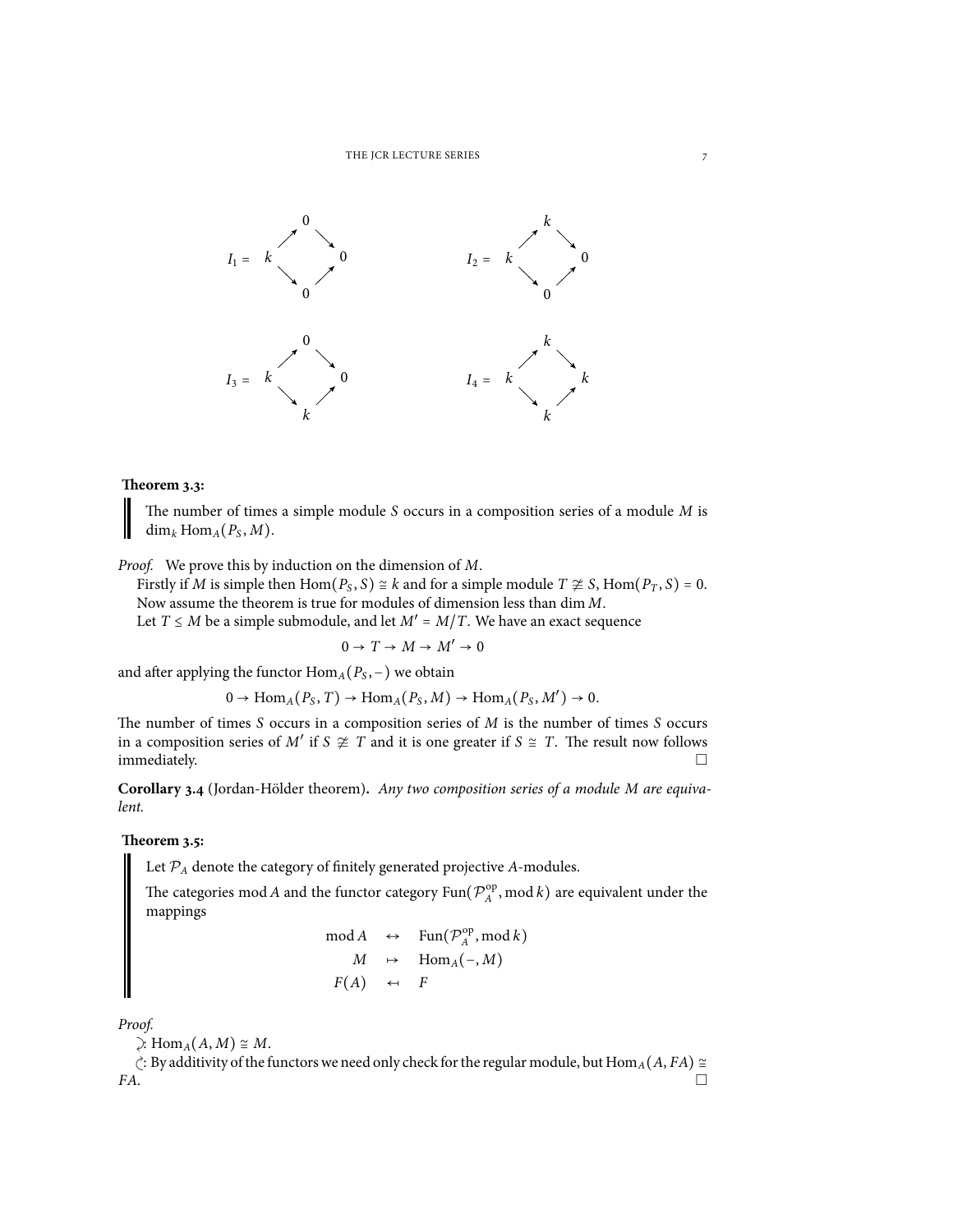*Crazy Propaganda* [A](Finitely generated module)*.* Given the above theorem we have an alternative definition: a finitely generated *A*-module over a field *k* is a functor from the opposite category of finitely generated projective *A*-modules to the category of *k*–vector spaces.

For an *A*-module *M*, let add  $M = \{N | N$  is a summand of  $M^k$  for some  $k\}$ , so that add  $A =$  $\mathcal{P}_A$ .

Let  $E = \text{End}_{A}(M)$  so that  $\text{Hom}_{A}(M, -)$ : mod  $A \rightarrow \text{mod } E$  is a functor from A-modules to *E*-modules. It is clear that this functor takes  $M_A \rightarrow E_E$  and restricting to add M we have an equivalence of categories add *M*  $\approx$   $\mathcal{P}_E$ .

Let  $P_1, \ldots, P_n$  be a complete list of indecomposable projective *A*-modules and  $Q = P_1^{d_1} \oplus \cdots \oplus$  $P_{n}^{d_n}$  with  $d_i > 0$  for all *i*. By the above argument we have an equivalence  $P_A$  = add  $Q \simeq P_{\text{End }Q}$ and using theorem 3.5 we have mod  $A \simeq$  mod End *Q*.

Conversely, given an equivalence of module categories mod  $A \simeq \text{mod } B$ , then there is some *A*-module *X<sub>A</sub>* such that  $X_A \leftrightarrow B_B$  and we must have that  $X \cong P_1^{d_1} \oplus \cdots \oplus P_n^{d_n}$  with each  $d_i > 0$ . Under this equivalence simples modules for *A* map to simple modules for *B* and we have

 $\text{Hom}_{A}(X_A, S_A) = \text{Hom}_{B}(B_B, S'_B) \cong S'.$ 

where the isomorphism is as vector spaces. This demonstrates that the simple module  $S_i'$  associated with the projective  $P'_i$  in *B* is  $d_i$ -dimensional.

**Definition** (Basic algebra)**.** An algebra is known as a *basic algebra* if all its simple modules are 1-dimensional.

## **Theorem 3.6:**

 $\mathsf{l}$ 

Every basic algebra is the path algebra of a finite quiver with admissible relations.

*Proof.* Suppose *E* is basic so that  $E = \text{End}(P_1 \oplus \cdots \oplus P_n)$  and let  $e_i$  be the projection onto  $P_i$ . The identity map  $1 = \sum_i e_i$ , a sum of orthogonal idempotents.

For each *i*, *j* consider the spaces  $\frac{e_i(\text{rad }E)e_j}{e_i(\text{rad }E)^2e_j}$  and for each space choose basis elements. Let  ${x \in I}$  *a* ∈ *I*} be the set of all such basis elements. Since rad  $E = \bigoplus e_i(\text{rad } E)e_j$  the set  ${x \in X}$  spans  $\frac{\text{rad }E}{\text{rad}^2 E}$ . We wish to show that  $\langle e_i, x_\alpha \rangle$  generates *E* as an algebra.

We first show that if  $T = \left\{ \alpha \mid \alpha : P_i \to P_j, \alpha \text{ not an isomorphism} \right\}$  then the quotient  $\frac{E}{T}$  is semisimple. In this quotient any map  $\alpha$ :  $P_i \rightarrow P_j$  with  $i \neq j$  is zero and so we have

$$
\frac{E}{T} = \frac{\operatorname{End} P_1}{\operatorname{rad} \operatorname{End} P_1} \oplus \cdots \oplus \frac{\operatorname{End} P_n}{\operatorname{rad} \operatorname{End} P_n} = k^n = \langle e_i \rangle.
$$

Note that this is semisimple and since  $T$  is clearly nilpotent  $T = \text{rad } E$ . Thus

(\*) 
$$
\langle e_i, x_\alpha \rangle = \frac{E}{\text{rad } E} + \frac{\text{rad } E}{\text{rad}^2 E} = \frac{E}{\text{rad}^2 E}
$$

Next we show that if  $V \le E$  is a subspace such that  $E' = \langle V \rangle$  and  $\frac{E'}{\text{rad}^2 E} = \frac{E}{\text{rad}^2 E}$  then  $E = E'$ . We show by induction that  $\frac{E'}{\text{rad}^k E} = \frac{E}{\text{rad}^k E}$  which is true by assumption for  $k = 2$ . Assume  $E'/\text{rad}^k E = E/\text{rad}^k E$ :

.

Let  $x \in \text{rad}^k E$  so that  $x = \sum s_i t_i$  with  $s_i \in \text{rad } E$  and  $t_i \in \text{rad}^{k-1} E$ . Then there are  $\overline{s_i} \equiv s_i$  $(\text{mod } \text{rad}^2 E) \text{ and } \overline{t_i} \equiv t_i \pmod{\text{rad}^k E} \text{ with } \overline{s_i}, \overline{t_i} \in E'. \text{ Now}$ 

$$
x = \sum s_i t_i \equiv \sum \overline{s_i} \overline{t_i} \pmod{\text{rad}^{k+1}}
$$

with  $\sum \overline{s_i} \overline{t_i} \in E'$ .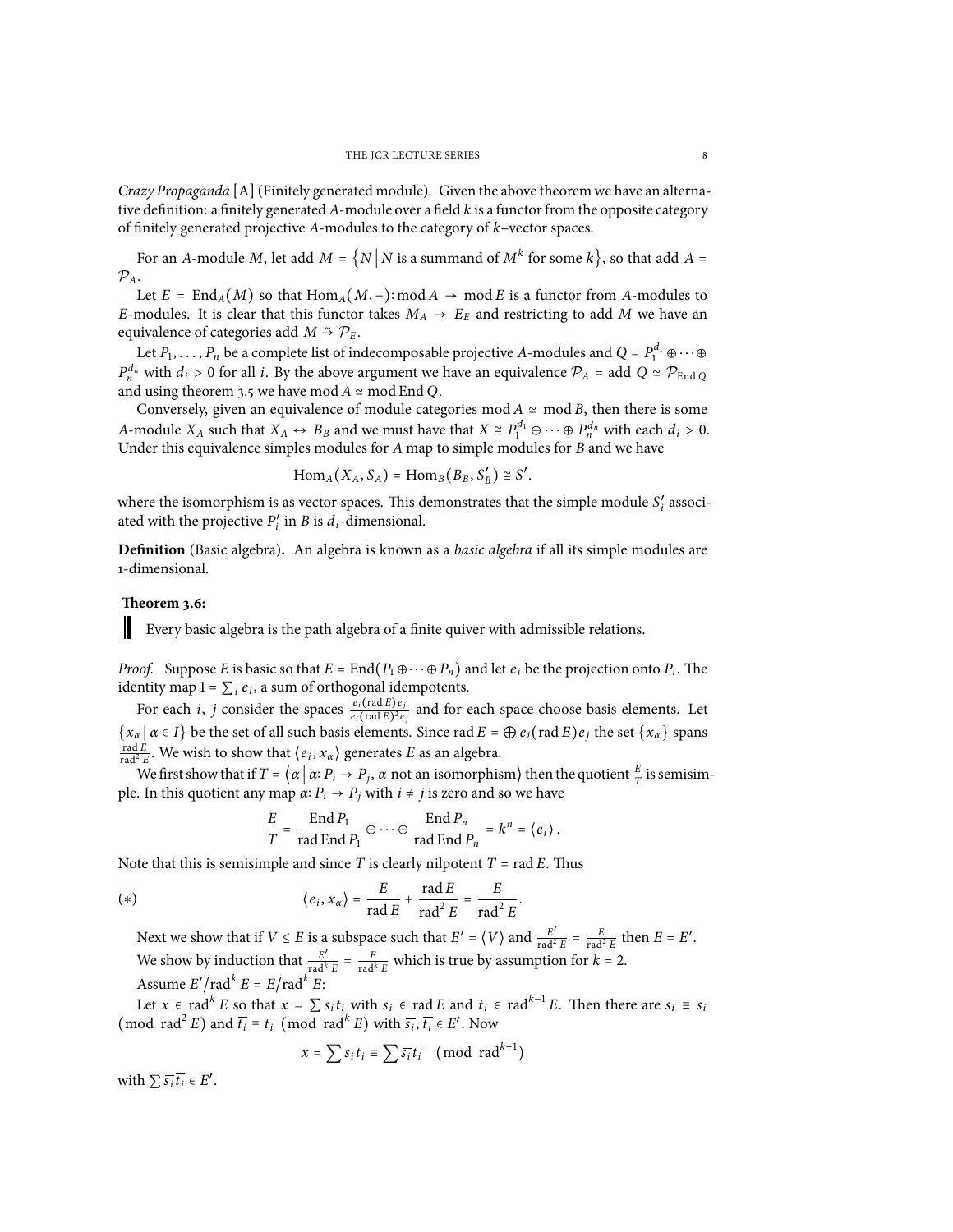We now have by assumption that for  $x \in E$  there is  $y \in E'$  such that  $x - y = s \in \text{rad}^k$ . And by the previous argument we have some  $u \in E'$  such that  $s - u = t \in \text{rad}^{k+1}$ , which gives  $x \equiv y + u$ (mod rad<sup>k+1</sup>) which concludes the induction step. Since rad is nilpotent we must have  $E = E'$ and by (\*),  $E = \langle e_i, x_\alpha \rangle$ .

Finally, for each  $x_\alpha$  there is a unique *i* and *j* such that  $x_\alpha = e_i x_\alpha e_j$ . We form the quiver, *Q*, on *n* vertices with edges  $\{x_\alpha\}$  where  $i \stackrel{x_\alpha}{\rightarrow} j$  for this unique pair *i*, *j*.

We have

$$
kQ \rightarrow E
$$
  
\n
$$
e_i \rightarrow e_i
$$
  
\n
$$
x_\alpha \rightarrow x_\alpha
$$

is a surjective algebra homomorphism with kernel *K*,  $J^k \le K \le J^2$ 

*Example.* Consider the algebra

$$
A = \begin{pmatrix} * & * & * & * \\ 0 & * & * & * \\ 0 & 0 & * & * \\ 0 & 0 & 0 & * \end{pmatrix} = \begin{pmatrix} * & * & * & * \\ 0 & * & * & * \\ 0 & 0 & * & * \\ 0 & 0 & 0 & * \end{pmatrix} = \begin{pmatrix} * & * & * & * \\ 0 & * & * & * \\ 0 & 0 & * & * \\ 0 & 0 & * & * \end{pmatrix} = \begin{pmatrix} * & * & * & * \\ 0 & * & * & * \\ 0 & 0 & * & * \\ 0 & 0 & * & * \end{pmatrix}
$$

We have rad  $P_1 \cong P_2$ , rad  $P_2 \cong P_3$ , rad  $P_3 \cong P_4$  and rad  $P_4 \cong 0$ . We also have that

 $0.0000$ 

rad 
$$
A = \begin{pmatrix} 0 & * & * & * \\ 0 & 0 & * & * \\ 0 & 0 & 0 & * \\ 0 & 0 & 0 & 0 \end{pmatrix}
$$
 and  $rad^2 A = \begin{pmatrix} 0 & 0 & * & * \\ 0 & 0 & 0 & * \\ 0 & 0 & 0 & 0 \\ 0 & 0 & 0 & 0 \end{pmatrix}$ .

From this we can see that we have three elements *xα*:

$$
\begin{pmatrix} 0 & 1 & 0 & 0 \\ 0 & 0 & 0 & 0 \\ 0 & 0 & 0 & 0 \\ 0 & 0 & 0 & 0 \end{pmatrix}, \qquad \qquad \begin{pmatrix} 0 & 0 & 0 & 0 \\ 0 & 0 & 1 & 0 \\ 0 & 0 & 0 & 0 \\ 0 & 0 & 0 & 0 \end{pmatrix}, \qquad \text{and} \qquad \begin{pmatrix} 0 & 0 & 0 & 0 \\ 0 & 0 & 0 & 0 \\ 0 & 0 & 0 & 1 \\ 0 & 0 & 0 & 0 \end{pmatrix}
$$

and we have the quiver

$$
1 \longrightarrow 2 \longrightarrow 3 \longrightarrow 4.
$$

We now describe an equivalence between the categories of finitely generated projectives and injectives. Recall that the dual functor from right-modules to left-modules, *D*∶ (mod *A*)<sup>op</sup>  $\rightarrow$ *A* mod taking  $M \mapsto M^* = \text{Hom}_k(M, k)$ , is a duality of categories. This forms a correspondence between (right) projective *A*-modules and (left) injectives.

We can also contruct the *A*-dual functor  $-\vee$ :  $(\text{mod } A)^{\text{op}} \rightarrow A \text{ mod that maps } M \mapsto M^{\vee} =$ <br>m.  $(M, A)$ . This gives an aquivalence hat weap the full substitution of funitally consumpted  $Hom_A(M, A)$ . This gives an equivalence between the full subcategories of finitely generated (right) projectives and finitely generated (left) projectives.



. □

 $0.000$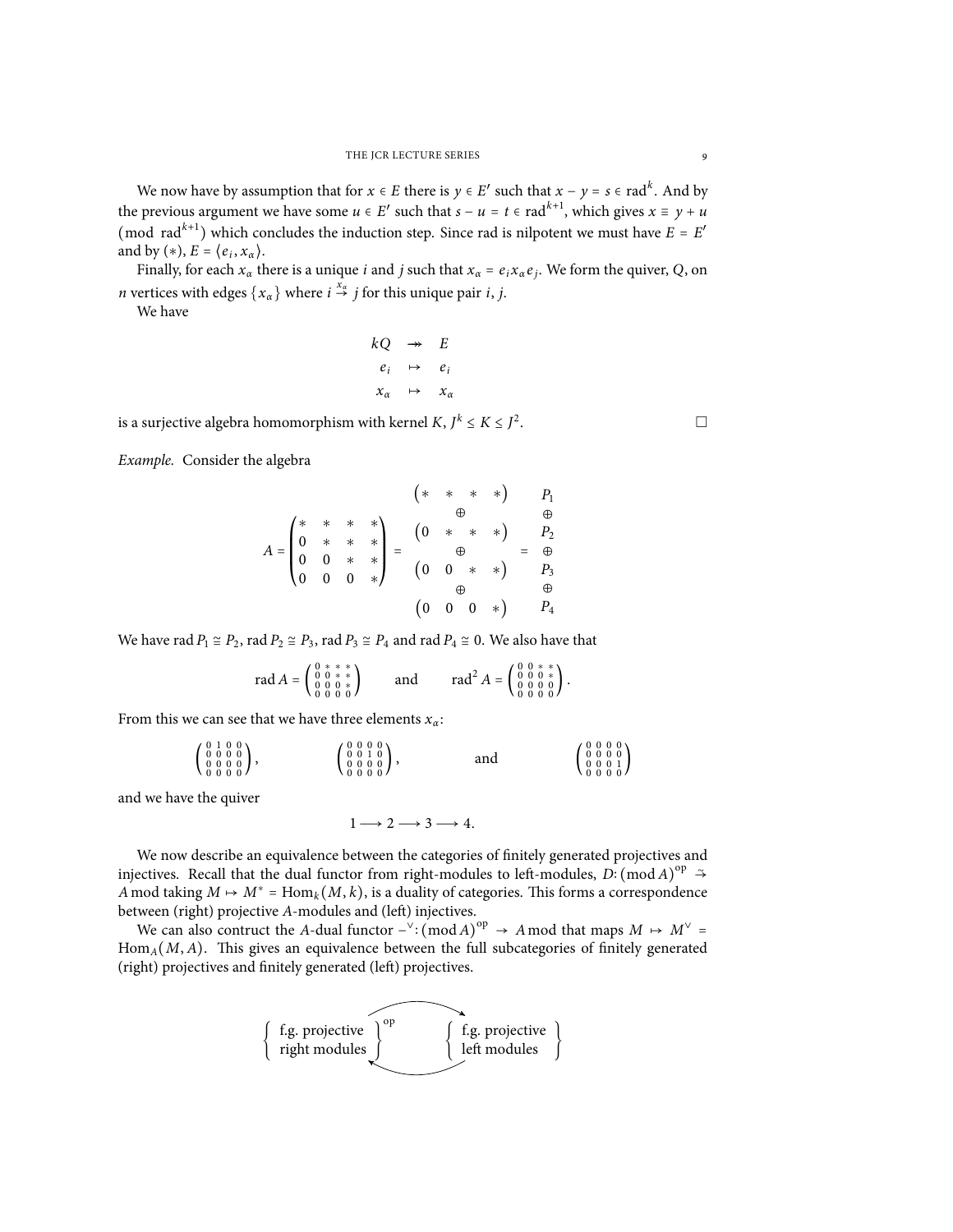**Definition** (Nakayama functor)**.** The *Nakayama functor* is the composition of the vector space dual and *A*-dual functors and forms an equivalence between finitely Generated projective *A*modules,  $P_A$  and finitely generated injective modules,  $\mathcal{I}_A$ :

$$
\mathcal{P}_A \leftrightarrow \mathcal{I}_A
$$
  
\n
$$
P_i \leftrightarrow I_i = DP_i^{\vee} = \text{Hom}_A(P, A)^*
$$

We now look again at the indecomposable injective modules for a path algebra *kQ*. We claimed earlier that these are the modules  $I_i = \langle p | t(p) = i \rangle$ . Above we have shown that  $I_i = DP_i^{\vee}$ and use these to demonstrate the earlier claim true. We also describe the action of *kQ* on *I<sup>i</sup>* .

Firstly consider a module map  $f: P_i \to kQ$ , we have that  $f(e_i) = f(e_i^2) = f(e_i)e_i$  and so  $f(e_i)$ ) is Moreoversident and  $g: R$  and so  $f(e_i) = f(e_i)e_i$  $t(f(e_i)) = i$ . Now consider  $p = e_i p \in P_i$  we have that  $f(p) = f(e_i)p$  and so f is fully determined by its action on  $e_i$ . Let  $p^*$ , with  $t(p) = i$  denote the map  $[e_i \mapsto p]$  so that  $P_i^{\vee} = \langle p^* | t(p) = i \rangle$ . Also let  $p^{**}: P_i^{\vee} \to k$  be the map such that  $p^{**}(q^*) = \begin{cases} 1 & p = q \\ 0 & \text{otherwise} \end{cases}$  so that the  $p^{**}$ , with  $t(p) = i$  form a basis for  $I_i$ .

We wish to describe the action of *A* on *I<sub>i</sub>* and so first describe the action on  $P_i^{\vee}$ . Let  $a \in A$  and  $a \in A$  and  $b \in A$  and  $b \in A$  and  $b \in A$  and  $b \in A$ . *p* be a path with  $t(p) = i$ ;  $(ap^*)(e_i) = ap^*(e_i) = ap$  and hence  $ap^* = (ap)^*$ , where 0<sup>\*</sup> is simply the zero map. Now consider *q* also with  $t(q) = i$ , we have  $(q^{**}a)(p^*) = q^{**}(ap^*) = q^{**}((ap)^*)$ and hence

$$
q^{**}a = \begin{cases} p^{**} & q = ap \\ 0 & \text{otherwise} \end{cases}
$$

That is, a path  $a \in kQ$  trims paths in  $I_i$  from their source. Although in this discussion elements of *I* have been vuitten with a double estatisty we these are clearly not needed and we have *I* of  $I_i$  have been written with a double asterisk we these are clearly not needed and we have  $I_i =$  $\langle p | t(p) = i \rangle$  as claimed.

#### 4. Symmetric algebras

**Definition** (Symmetric algebra)**.** A finite dimensional algebra *A*, is called *symmetric* if the following equivalent properties hold:

- (i) There is a linear map  $\theta$ :  $A \to k$  with  $\theta(ab) = \theta(ba)$  and ker  $\theta$  contains no nonzero left or right ideals;
- (ii)  $A \cong A^*$  as *A*-bimodules;
- (iii) For  $M \in \text{mod } A$ ,  $P \in P_A$  there is a vector space isomorphism  $\text{Hom}_A(M, P) \cong \text{Hom}_A(P, M)^*$ that is functorial in both *M* and *P*;
- (iv) For *M*  $\in$  mod *A* there is an isomorphism of left *A*-modules  $M^* \cong \text{Hom}_A(M, A)$  that is functorial in *M*.

*Proof.*

- (i)  $\Rightarrow$  (ii) Define *f* ∶ *A*  $\rightarrow$  *A*<sup>\*</sup>, by *f* (*a*) = [*b*  $\leftrightarrow$  *θ*(*ab*)], then *f* is a homomorphism of bimodules and has ker  $f = 0$ . Since the modules are isomorphic as vector spaces we have that *f* is an isomorphism.
- (ii)  $\Rightarrow$  (i) If  $f: A \rightarrow A^*$  is an bimodule isomorphism then  $\theta = f(1): A \rightarrow k$  has the required property.
- (ii)  $\Rightarrow$  (iv) For an *A*-module *M*, Hom<sub>*A*</sub>(*M*, *A*)  $\cong$  Hom<sub>*A*</sub>(*M*, Hom<sub>*k*</sub>(*A*, *k*)) as *A*  $\cong$  *A*<sup>\*</sup> by assumption and so  $\text{Hom}_A(M, A) \cong \text{Hom}_k(M \otimes A, k) \cong M^*$ .
- (iv)  $\Rightarrow$  (iii) For *M* and *P* as in (iii) we have  $\text{Hom}_A(M, P) \cong \text{Hom}_A(M, \text{Hom}_k(P^*, k))$ as  $P \cong P^{**}$  for finite dimensional *P*. Then  $\text{Hom}_A(M, P) \cong \text{Hom}_k(M \otimes P^*, k)$  and so  $\text{Hom}_A(M, P)^* \cong M \otimes P^* \cong M \otimes \text{Hom}_A(P, A)$  with the last isomorphism given by (iv).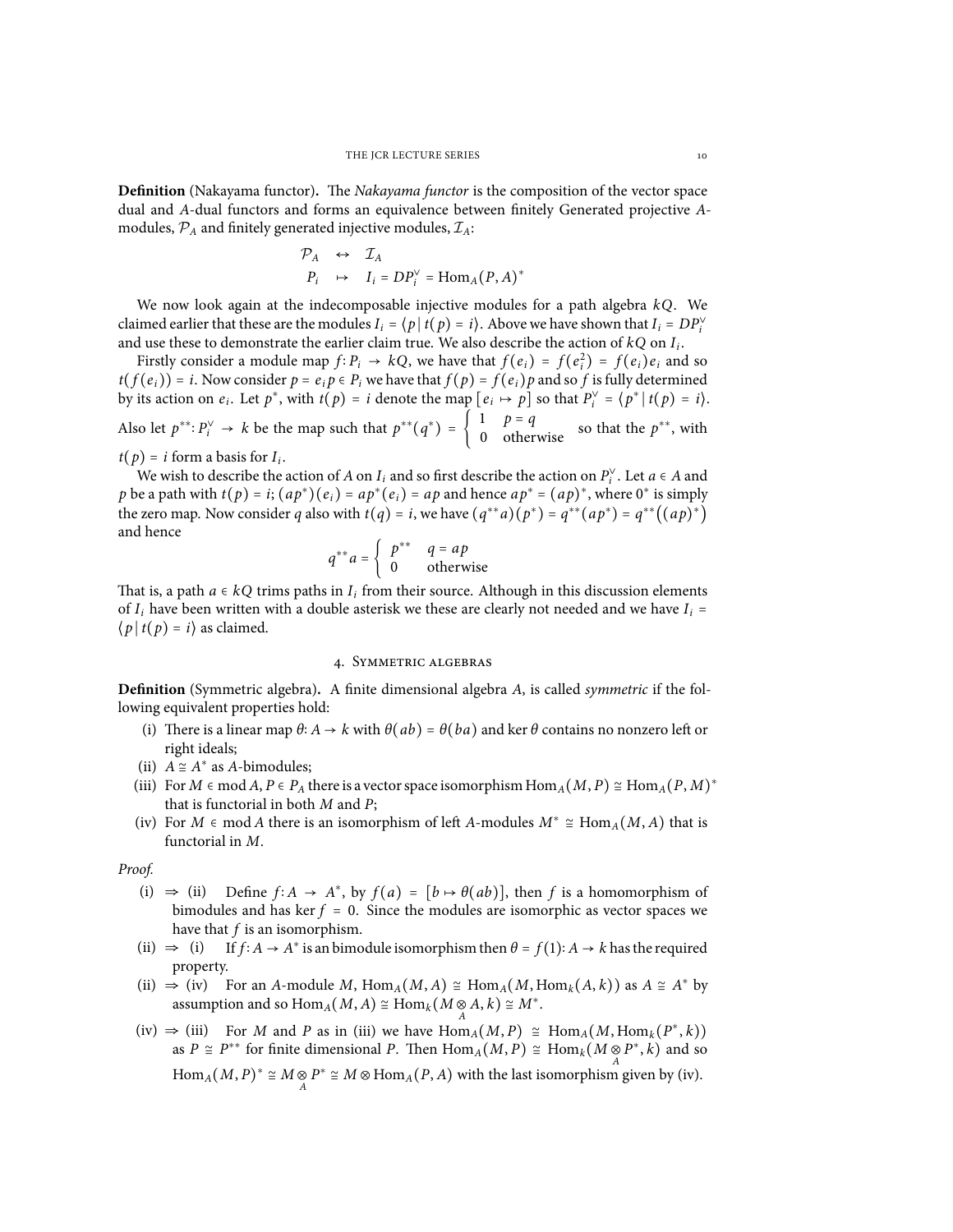Define a map

$$
M \otimes \text{Hom}_A(P, A) \to \text{Hom}_A(P, M)
$$

$$
m \otimes \phi \mapsto [p \mapsto m\phi(p)]
$$

When we consider  $P = A$  we have the following



So that  $m \mapsto m \otimes id_A \mapsto [p \mapsto mp] \mapsto m$  and the top map must be an isomorphism. Now we have  $\text{Hom}_A(M, A)^* \cong M \otimes \text{Hom}_A(A, A) \cong \text{Hom}_A(A, M)$  and functoriality of

the isomorphism 
$$
M^* \cong \text{Hom}_A(M, A)
$$
 gives the result for all *P*.  
(iii)  $\Rightarrow$  (ii) Let  $M = P = A$  then  $A \cong \text{Hom}_A(A, A) \cong \text{Hom}_A(A, A)^* \cong A^*$ .

□

Note that if  $A = kG$  is a group algebra for a finite group G then  $\theta(\sum_a \lambda_a g) = \lambda_e$  satisfies condition (i) and thus (finite) group algebras are symmetric.

Note also that since (iii) is a condition purely in terms of the modules of an algebra, if two algebras have equivalent module categories—that is they are Morita equivalent—then one is symmetric if and only if the other is symmetric. If we have  $A \cong A_1 \times A_2$  then *A* is symmetric if and only if  $A_1$  and  $A_2$  are symmetric.

**Definition** (Block). Let *G* be a finite group so that  $kG = A_1 \oplus \cdots \oplus A_n$  is a direct sum of indecomposable bimodules. The bimodules *A<sup>i</sup>* are unique up to permutation and are called the *blocks* of *kG*. Additionally,  $k = A_1 \times \cdots \times A_n$  as a product of algebras.

*Proof.* We begin with  $kG = A_1 \oplus \cdots \oplus A_n$  as bimodules so that  $1 = \sum_i e_i$ . We have that  $A_i A_j \subseteq$  $A_i \cap A_j = \{0\}$  for  $i \neq j$  and therefore

$$
e_i e_j = \begin{cases} e_i & \text{if } i = j \\ 0 & \text{otherwise} \end{cases}
$$

This shows that each *A*<sup>*i*</sup> is an algebra; it is straightforward to check that  $kG \cong A_1 \times \cdots \times A_n$  is an algebra isomorphism. algebra isomorphism.

If we let  $kG = M \oplus N$  as bimodules then  $M = Me_1 \oplus \cdots \oplus Me_n$  and  $N = Ne_1 \oplus \cdots \oplus Ne_n$ . We must then have  $A_i = Me_i \oplus Ne_i$  and since  $A_i$  is indecomposable we can define  $J = \{i | A_i = Me_i\}$ and we have  $M = \bigoplus_{i \in J} A_i$ , and  $N = \bigoplus_{i \notin J} A_i$ . □

Note that since group algebras are symmetric, we can see from  $4$  (ii) that blocks are also symmetric algebras.

If  $X_{kG}$  is a *kG*-module then  $X = Xe_1 \oplus \cdots \oplus Xe_n$  with each  $Xe_i$  an  $A_i$ -module; this demonstrates that each indecomposable *kG*-module *belongs* to a block. Consider indecomposable modules *X* and *Y*, that belong to different blocks so that  $X = Xe_i$ ,  $Y = Ye_j$  with  $i \neq j$  and let  $\phi: X \to Y$  be a module homomorphism. Then  $\phi(x) = \phi(x)e_i = \phi(xe_i) = 0$  for any x and so there are no non-zero maps between modules of different blocks.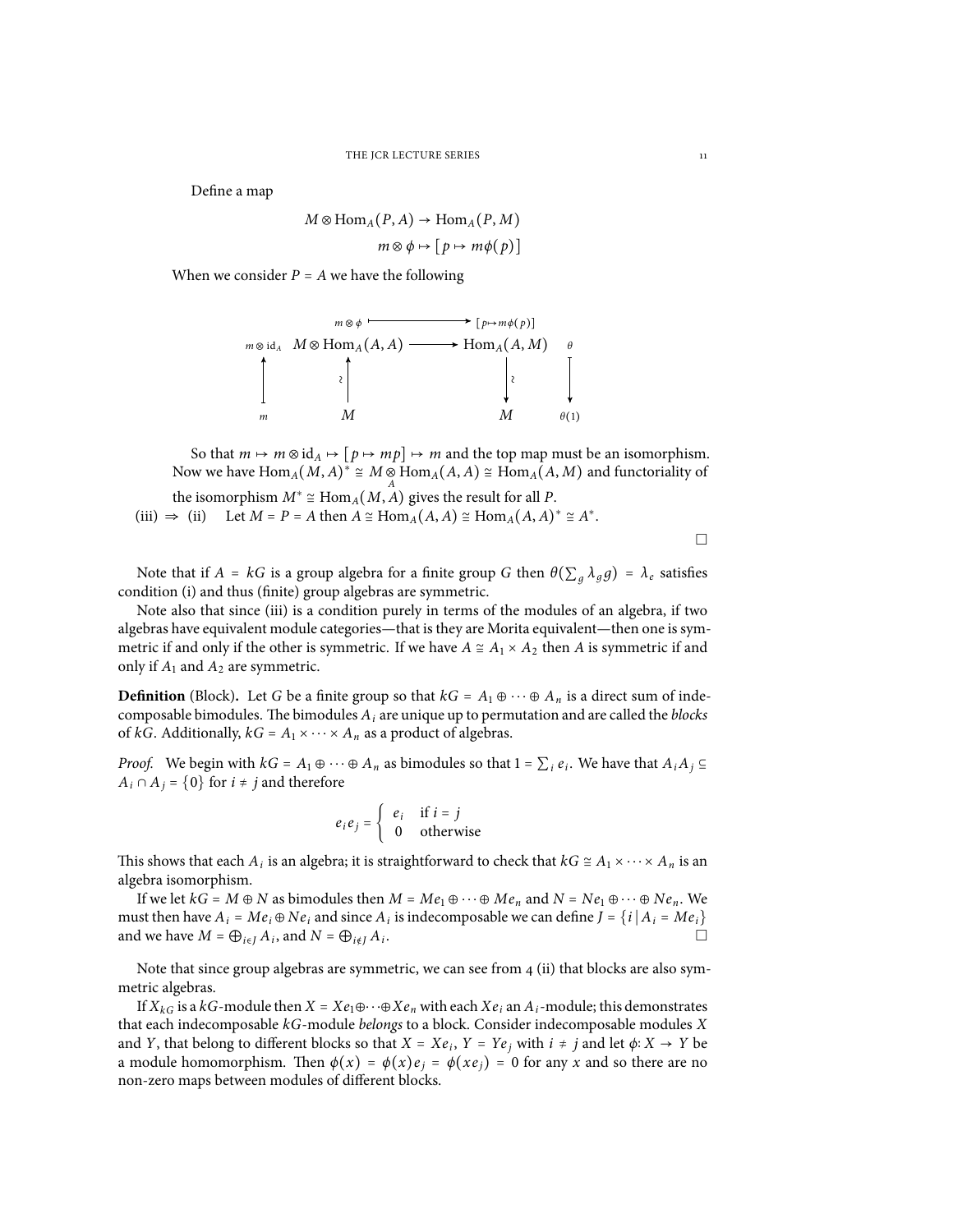*Crazy Propaganda* [B]. Let Id: mod  $kG \rightarrow \text{mod } kG$  be the identity functor so we have

$$
Id(X) = Xe_1 \oplus \cdots \oplus Xe_n
$$
  
=  $F_1(X) \oplus \cdots \oplus F_n(X)$ 

for functors  ${F_i}$  and so a block is really an indecomposable direct summand of the identity functor.

## 5. Functor category

As we saw in theorem 3.5 the category mod *A* is equivalent to the functor category Fun  $_k$  (proj−*A*<sup>op</sup>, mod *k*) and so we now consider some theory for the larger functor category of Fun  $_k \pmod{A^{\text{op}}}$ , mod  $k$ ) =  $Fun(A).$ 

We begin with Yoneda's lemma, which is usually stated in terms of functors to Set, however we are concerned with the *k*-additive form.

**Lemma 5.1** (Yoneda). Let C be a pre-k-additive category and  $F: C \rightarrow \text{mod } k$  a k-additive functor. *For <sup>M</sup>* <sup>∈</sup> *<sup>C</sup> there is a natural isomorphism of vector spaces*

$$
\{ \eta: \text{Hom}_{\mathcal{C}}(-, M) \to F
$$
  
|\eta a natural transformation $\} \cong FM$   

$$
\eta \mapsto \eta_M(\text{id}_M)
$$

**Lemma 5.2** (Hom is projective). The hom functor  $Hom_A(-, M)$  is a projective object in  $Fun(A)$ .

*Proof.* Let  $F_1 \stackrel{\alpha}{\rightarrow} F_2 \rightarrow 0$  be an exact sequence in Fun(*A*) and *η*∶Hom<sub>*A*</sub>(−, *M*) →  $F_2$  a natural transformation. Thus we have an exact sequence

$$
x \xrightarrow{\qquad} \eta_M(\text{id}_M)
$$
  

$$
F_1 M \xrightarrow{\qquad} F_2 M \xrightarrow{\qquad} 0
$$

where  $x = \xi_M(\mathrm{id}_M)$  for some natural transformation  $\xi: \mathrm{Hom}_A(-, M) \to F_1$ . The composition  $\mathrm{Hom}_A(A, H)$  for  $\mathrm{id}_A$  is a state of  $\mathrm{Hom}_A$ *α* ο *ξ* is determined by  $(α ∘ ξ)_{M}(id_{M}) = α_{M}(x) = η_{M}(id_{M})$  and so  $α ∘ ξ = η$ . □

**Definition** (Finitely generated). A functor  $F \in \text{Fun}(A)$  is *finitely generated* if for some  $M \in$ mod *A* there is an exact sequence  $\text{Hom}_{A}(-, M) \rightarrow F \rightarrow 0$ .

**Definition** (Finitely presented). A functor  $F ∈ \text{Fun}(A)$  is *finitely presented* for some  $N, M ∈ \text{Fun}(A)$ mod *A* there is an exact sequence  $Hom_A(-, N) \to Hom_A(-, M) \to F \to 0$ .

In other words: *F* is finitely generated and its kernel is also finitely generated.

Note that if  $Hom(-, N)$  →  $Hom(-, M)$  →  $F \rightarrow 0$  is a finite presentation then we obtain  $0 \rightarrow K \rightarrow N \rightarrow M$  using Yoneda and taking the kernel *K*. As Hom is left exact we then get

$$
0 \to \text{Hom}(-, K) \to \text{Hom}(-, N) \to \text{Hom}(-, M) \to F \to 0.
$$

This shows that a finitely presented functor has a projective resolution with three terms.

5.1. **Simple functors.** Let  $S \in Fun(A)$  be a simple functor so that there is some indecomposable module *M* with  $SM \neq 0$ . Using Yoneda we must have an exact sequence Hom $(-, M) \rightarrow S \rightarrow 0$ showing that *S* is finitely generated. We now consider the kernel functor *K*

$$
0 \to K \to \mathrm{Hom}\big({-}, M\big) \overset{\pi}{\to} S \to 0.
$$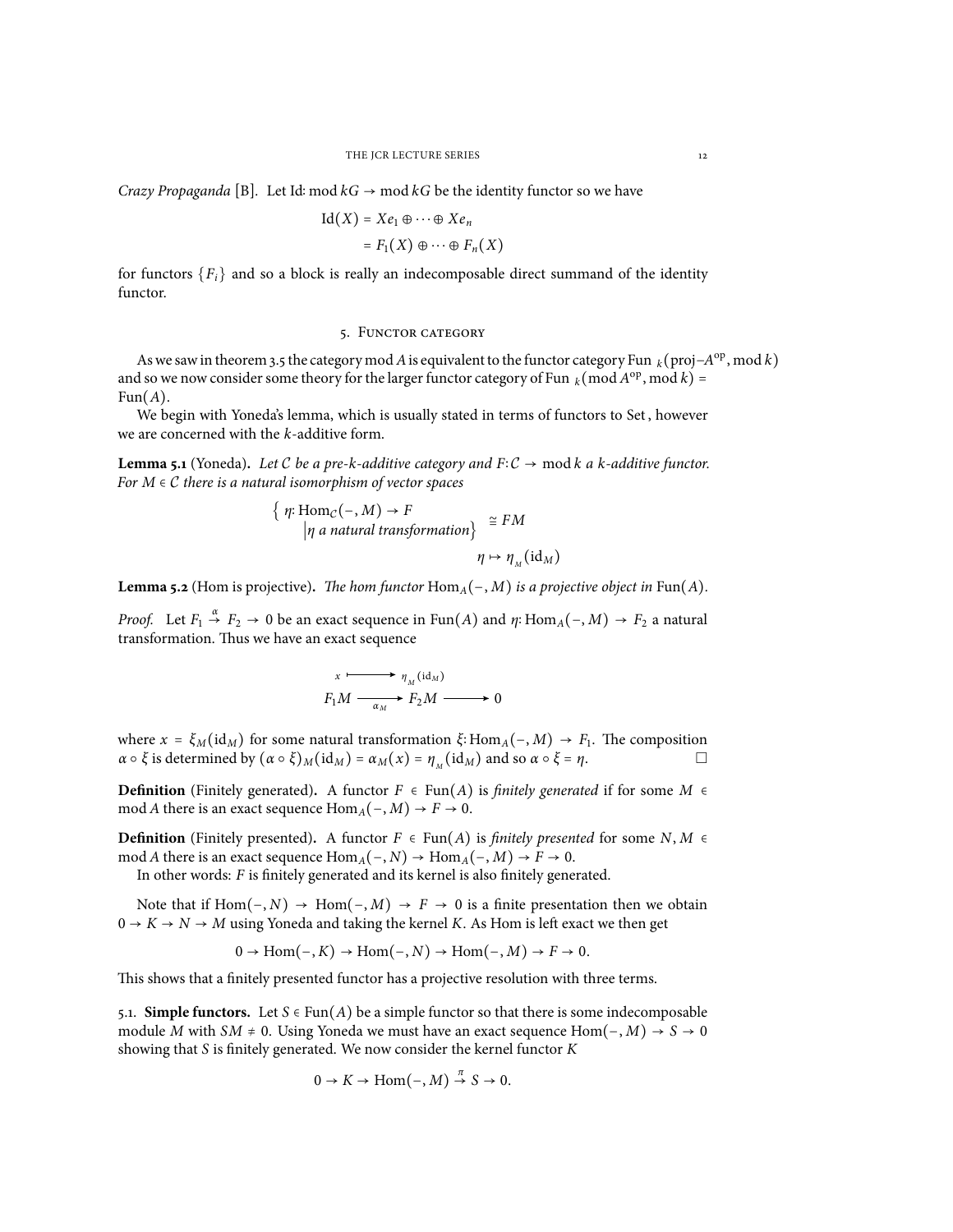Let *<sup>α</sup>*<sup>∶</sup> *<sup>N</sup>* <sup>→</sup> *<sup>M</sup>* be a split epimorphism so that *<sup>N</sup>* <sup>=</sup> *<sup>M</sup>* <sup>⊕</sup> *<sup>M</sup>*′ . The inclusion *<sup>M</sup>* ↪ *<sup>M</sup>* <sup>⊕</sup> *<sup>M</sup>*′ <sup>=</sup> *<sup>N</sup>* induces

*id<sup>M</sup> π<sup>M</sup>* (id*<sup>M</sup>* )≠0 id*<sup>M</sup>* Hom(*M*, *M*) *SM <sup>α</sup>* Hom(*N*, *M*) *SN π<sup>M</sup> π<sup>N</sup>*

and hence  $\alpha$  is not in the kernel of  $\pi_N$ .

Conversely let us define  $\text{rad}_A(N, M) = \{ \alpha \in \text{Hom}_A(N, M) \mid \alpha \text{ not a split epimorphism} \}$  and show that  $\text{rad}_A(-, M) = \ker \pi$ .

To see that rad(−, *<sup>M</sup>*) <sup>&</sup>lt; Hom(−, *<sup>M</sup>*) is indeed a subfunctor the diagram

$$
N \xrightarrow{\alpha} M
$$
\n
$$
\beta \uparrow \qquad \qquad \swarrow
$$
\n
$$
N'
$$

shows that if *α* is not split epic then  $\alpha \circ \beta$  cannot be split epic. The fact that id<sub>*M*</sub>  $\notin$  rad(*M*, *M*) shows that it is a proper subfunctor.

 $\mathsf{W}\mathsf{e}$  have that  $K \leq \mathsf{rad}(-, M) < \mathsf{Hom}(-, M)$  and so there exists a  $\theta$ <br> $\mathsf{Hom}(-, M)$   $\mathsf{Hom}(-, M)$  $\theta$ <sup>2</sup>  $S \cong \frac{\text{Hom}(-, M)}{K}$  $\frac{(-, M)}{K} \longrightarrow \frac{\text{Hom}(-, M)}{\text{rad}(-, M)}$ rad(−, *M*)

As  $\theta \neq 0$  we know that ker  $\theta = 0$  and hence  $K \cong \text{rad}(-, M)$ .

Given the above we can write a simple functor *S* in the form

$$
S^M(N) = \frac{\text{Hom}(N, M)}{\text{rad}(N, M)}
$$

with *M* indecomposable and we have that  $S^M(N) = 0$  unless *M* is a summand of *N*. In particular  $S^M(M) = \frac{\text{End } M}{\text{rad } \text{End } M} \cong k$ .

As a special case of the above consider *P* an indecomposable projective module so that

$$
0 \to \text{rad}(-, P) \to \text{Hom}(-, P) \to S^P \to 0
$$

is exact.

If  $\alpha$ :  $X \to P$  is a surjection then it necessarily splits. On the otherhand, if  $\alpha$  is not a surjection then it must map into rad *P* as this is the unique maximal submodule. We now have rad( $-, P$ ) = Hom*A*(−,rad *P*) and that

$$
0 \to \text{Hom}(-, \text{rad } P) \to \text{Hom}(-, P) \to S^P \to 0
$$

is a projective resolution of  $S^P$ .

We have shown that in general simple functors *S <sup>M</sup>* are finitely generated and for projective modules  $S^P$  is finitely presented. However, the following result shows all simple functors  $S \in \text{Fun}(A)$  are finitely presented. Fun(*A*) are finitely presented.

**Theorem 5.3:** *Auslander-Reiten*

Ш A simple functor *S <sup>M</sup>* is finitely presented.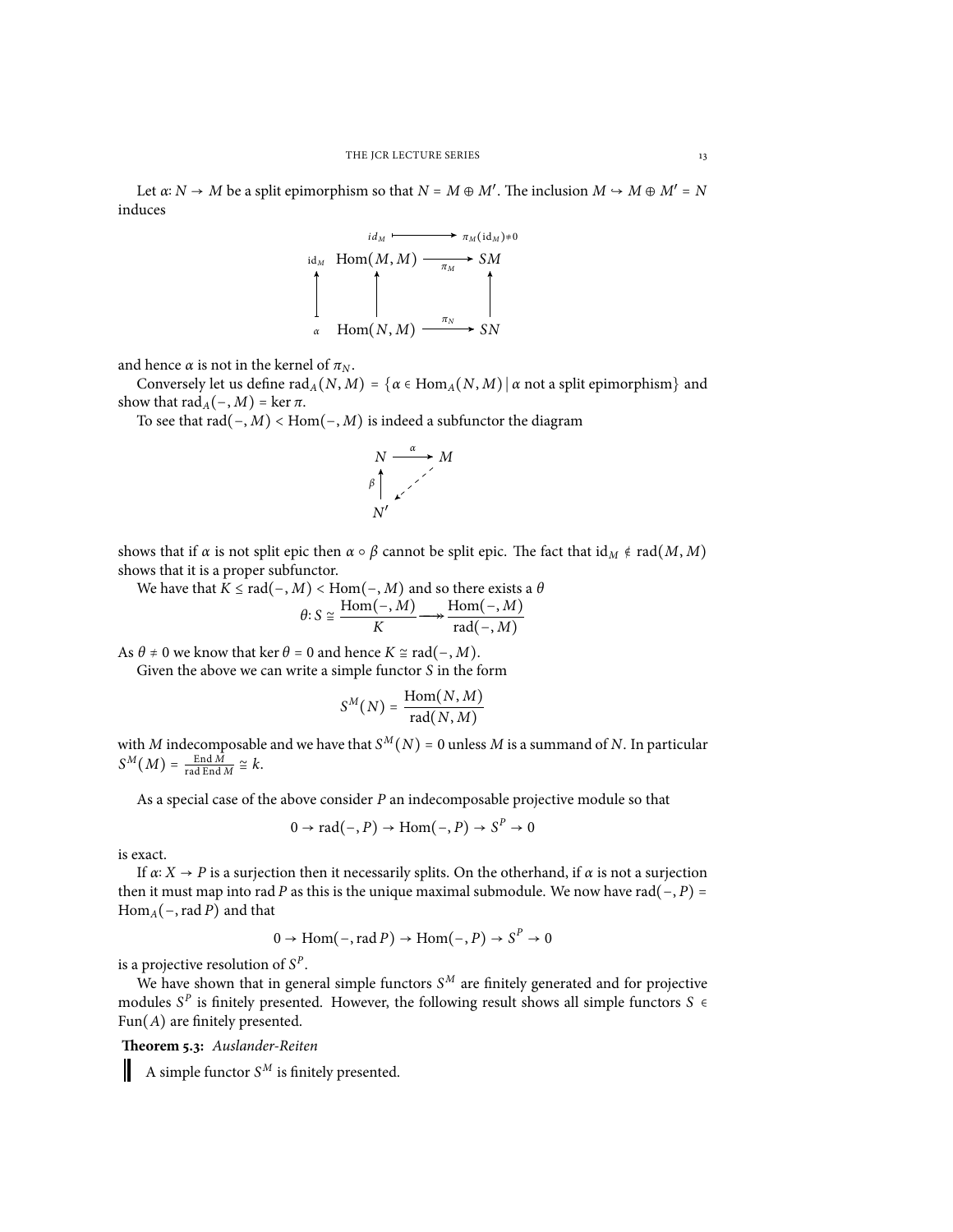*Proof.* Recall that  $D = \text{Hom}_k(-, k)$  is the dual functor and  $-\text{Var}(-, A)$  is the *A*-dual functor functor.

Let *P* be a projective module then

$$
Hom_A(-, DP^{\vee}) = Hom_A(-, D\operatorname{Hom}_A(P, A))
$$
  
\n
$$
\cong Hom_k(- \underset{A}{\otimes} Hom_A(P, A), k)
$$
  
\n
$$
= D(- \underset{A}{\otimes} Hom_A(P, A))
$$
  
\n
$$
\cong D\operatorname{Hom}_A(P, -)
$$

with the last isomorphism given by  $m \otimes \phi \mapsto [p \mapsto m\phi(p)]$ .

For any module *X* we can construct the map

$$
Hom_A(X, M) \underset{\alpha \otimes \beta}{\otimes} Hom_A(M, X) \longrightarrow End M \longrightarrow \frac{End M}{rad End M} \cong k
$$

 $E = 1 \lambda t$ 

Thinking of  $\alpha \circ \beta$  as its image in *k* this gives rise to a natural map

$$
Hom_A(X, M) \to D \operatorname{Hom}_A(M, X)
$$

$$
\alpha \mapsto [\beta \mapsto \alpha \circ \beta].
$$

Hence we have a natural transformation

$$
\phi: \text{Hom}_A(-,M) \longrightarrow D \text{Hom}_A(M,-).
$$

If *<sup>α</sup>* <sup>∈</sup> rad(*X*, *<sup>M</sup>*), then *<sup>α</sup>* ○ *<sup>β</sup>* <sup>∈</sup> rad End *<sup>M</sup>* for all *<sup>β</sup>* and so ker *<sup>ϕ</sup>* <sup>≤</sup> rad(−, *<sup>M</sup>*). Conversely if *<sup>α</sup>* is a split epimorphism then taking *β* such that  $\alpha \circ \beta = id_M$  shows that ker  $\phi = rad(-, M)$ .

We now have that im  $\phi \cong S^M$  and so we can factor  $\phi$  via

$$
Hom_A(-, M) \longrightarrow S^M \longrightarrow D\operatorname{Hom}_A(M, -)
$$

Now let  $P_1 \rightarrow P_0 \rightarrow M \rightarrow 0$  be a minimal projective presentation (via projective covers) of *M*. As *D* Hom is right exact we obtain

$$
D\operatorname{Hom}_A(P_1, -) \longrightarrow D\operatorname{Hom}_A(P_0, 0) \longrightarrow D\operatorname{Hom}_A(M, -) \longrightarrow 0
$$
  
\n
$$
\parallel \qquad \qquad \parallel
$$
  
\n
$$
\operatorname{Hom}_A(-, DP_1^{\vee}) \longrightarrow \operatorname{Hom}_A(-, DP_0^{\vee})
$$
  
\n
$$
\downarrow^{\uparrow}
$$
  
\n
$$
\operatorname{Hom}_A(-, M) \longrightarrow S^M \longrightarrow 0
$$

where  $\psi$  exists as Hom<sub>*A*</sub>(−, *M*) is projective.

Using Yoneda we can move between natural transformations Hom(−, *X*1) → Hom(−, *X*2) and module homomorphisms  $X_1 \rightarrow X_2$ . Thus we can construct the following diagram where *Y* is the pullback and  $\tau M$  is the kernel of  $DP_1^{\vee} \to DP_0^{\vee}$  (and hence also the kernel of the pullback)<sup>\*</sup>



\*Note that we call *τM* the Auslander-Reiten translation of *M*. See [ASS06, chapter IV] for more details.

[ASS06] Assem, Simson, and Skowroński, *Elements of the representation theory of associative algebras. Vol. 1*, London Mathematical Society Student Texts, vol. 65, Cambridge University Press, Cambridge, 2006,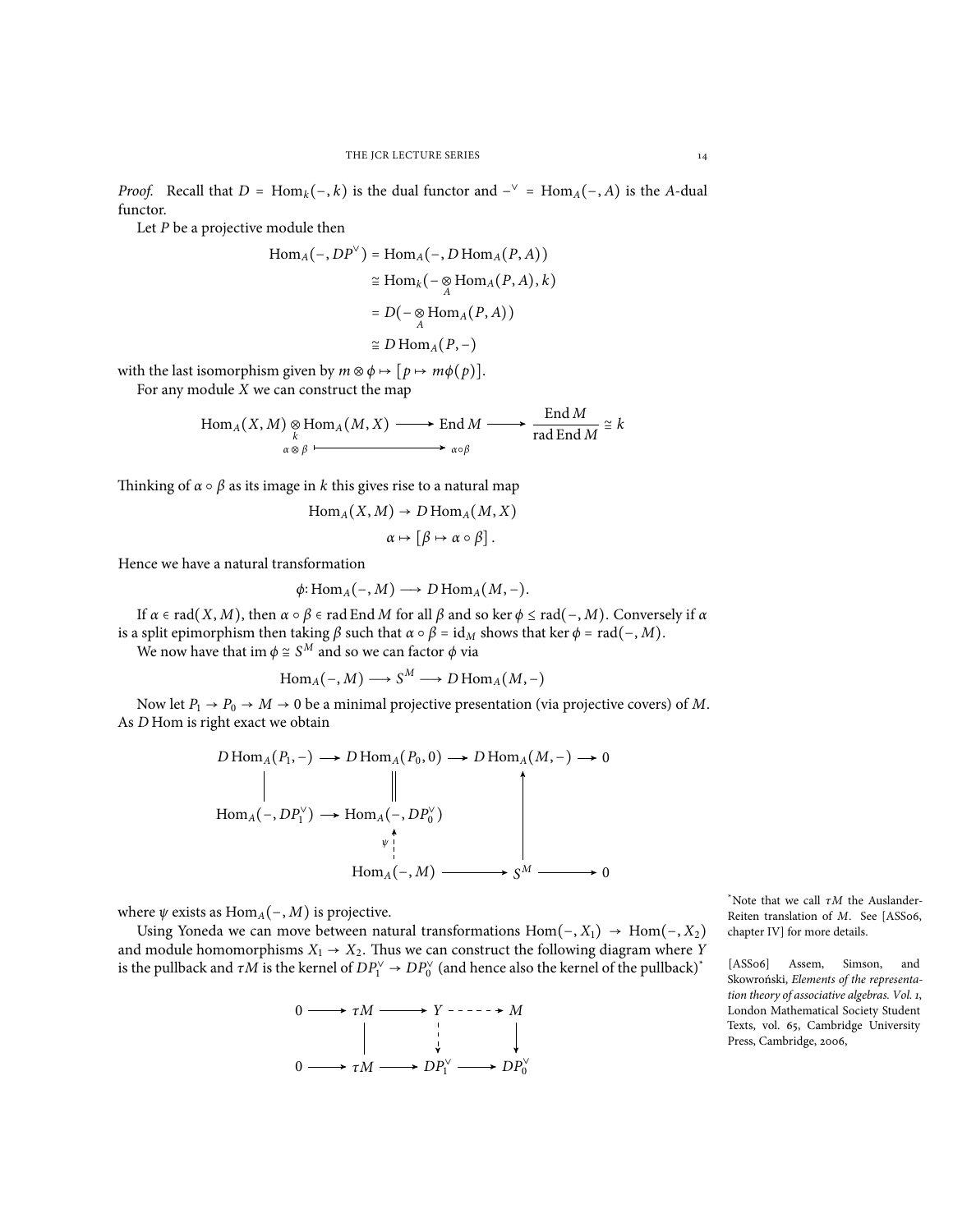Now by applying the Hom, which is left exact, we can complete the diagram from above

$$
D\operatorname{Hom}_{A}(P_{1},-) \to D\operatorname{Hom}_{A}(P_{0},0) \to \cdots
$$
\n
$$
0 \to \operatorname{Hom}_{A}(-, \tau M) \to \operatorname{Hom}_{A}(-, DP_{1}^{V}) \to \operatorname{Hom}_{A}(-, DP_{0}^{V})
$$
\n
$$
\parallel \qquad \qquad \downarrow \qquad \qquad \downarrow
$$
\n
$$
0 \to \operatorname{Hom}_{A}(-, \tau M) \longrightarrow \operatorname{Hom}_{A}(-, Y) \longrightarrow \operatorname{Hom}_{A}(-, M) \longrightarrow \cdots
$$

and have that  $\mathcal{S}^M$  is finitely presented.  $\Box$ 

Let *M* be an indecomposable module, that is not projective, so that *S <sup>M</sup>* is finitely presented by

$$
0 \longrightarrow \text{Hom}(-, \tau M) \longrightarrow \text{Hom}(-, Y) \longrightarrow \text{Hom}(-, M) \longrightarrow S^M \longrightarrow 0
$$

As *M* is not projective, by applying this sequence to *A* we have

$$
0 \longrightarrow \text{Hom}_{A}(A, \tau M) \longrightarrow \text{Hom}_{A}(A, Y) \longrightarrow \text{Hom}_{A}(A, M) \longrightarrow S^{M}(A) \longrightarrow 0
$$
  

$$
\xrightarrow{\text{II2}} \text{II2} \qquad \xrightarrow{\text{II2}} \text{II2}
$$
  

$$
0 \longrightarrow \tau M \longrightarrow Y \longrightarrow M \longrightarrow 0
$$

Now consider  $\theta$  ∈ rad(*X*, *M*). By construction rad(−, *M*) was the image of Hom(−, *Y*) in Hom( $-, M$ ) and hence there is a  $\tilde{\theta}$  lifting  $\theta$ :



Notice for that the same reason if  $\theta$  is a split epimorphism then no such  $\tilde{\theta}$  exists. Such a sequence is called almost split (see the following definitions).

# 5.2. **Almost split sequences.**

**Definition** (Almost split). A map  $\alpha: N \to M$  is called *right almost split* if the following two conditions are satisfied

- $\bullet$  *α* is not a split epimorphism;
- $\bullet$  if *θ*∶ *X* → *M* is not a split epimorphism then there exists  $\tilde{\theta}$ ∶ *X* → *N* such that  $\alpha \tilde{\theta} = \theta$ .

If additionally ker *α* contains no (non-zero) summands of *N* then *α* is called *minimal right almost split*. The definition of (minimal) left almost split is dual to that above.

**Definition** (Almost split sequence). An exact sequence  $0 \to K \to N \stackrel{\alpha}{\to} M \to 0$  is called an *almost split sequence* if *α* is minimal right almost split.

Note that by proposition 5.5 we can see the definition could easily have been in terms of minimal left almost split maps.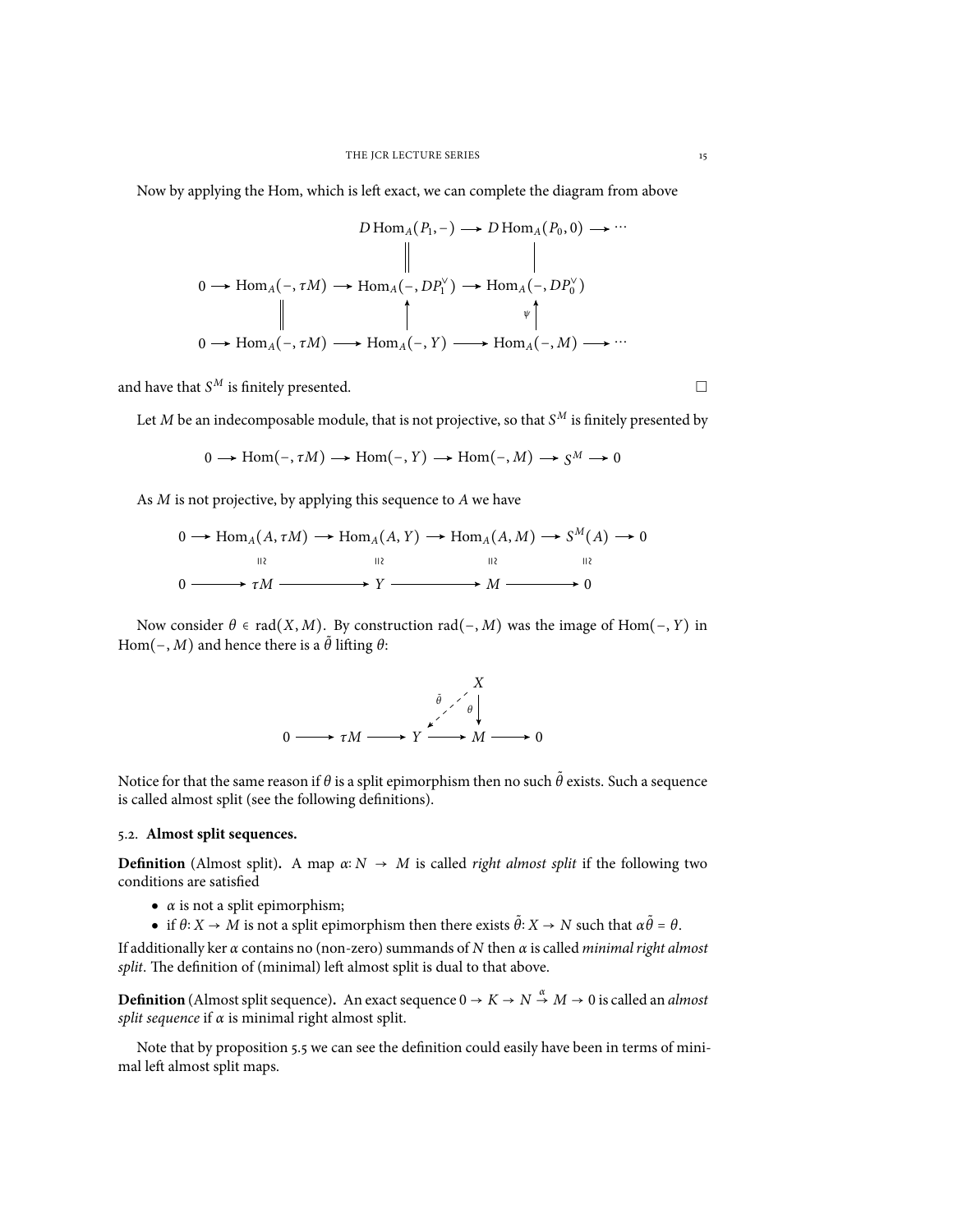### **Theorem 5.4:** *Uniqueness of minimal almost split*

If  $X \stackrel{\alpha}{\rightarrow} M$  is minimal right almost split and  $Y \stackrel{\beta}{\rightarrow} M$  is right almost split (not necessarily minimal), then *Y* ≅ *X* ⊕ *X'* for some *X'* ≤ kerβ. In particular minimal right almost split manage are unique up to isomorphism maps are unique up to isomorphism.

*Proof.* The proof follows a similar argument to the uniqueness of projective covers, theorem 3.1. □

**Proposition 5.5.** *The property of being an almost split sequence is self dual. That is if*  $0 \to K \stackrel{\beta}{\to}$  $\rightarrow$  $N \stackrel{\alpha}{\rightarrow} M \rightarrow 0$  *is an almost split sequence then*  $\beta$  *is minimal left almost split.* 

*Proof.* Assume that  $\alpha$  is minimal right almost split and  $\phi$ :  $K \rightarrow X$  not a split monomorphism. If  $N'$  is the pushout of  $K \to N$  and  $K \to X$  then we have the diagram below.

$$
0 \longrightarrow K \xrightarrow{\beta} N \xrightarrow{\alpha} M \longrightarrow 0
$$
  
\n
$$
\phi \downarrow \qquad \theta \downarrow \qquad \qquad \downarrow
$$
  
\n
$$
0 \longrightarrow X \xrightarrow{f} N' \xrightarrow{g} M \longrightarrow 0
$$

If *д* is a split epimorphism then *f* is split monic and *ϕ* trivially factors through *θβ*.

Now if *д* is not a split epimorphism then *д* is right almost split since any not split epic map to *M* factors through  $\alpha$  and hence through  $q$ . By the uniqueness of minimal right almost split maps we have *N* ′ <sup>=</sup> *<sup>N</sup>* <sup>⊕</sup> *<sup>N</sup>* ′′ and *N* ′′ <sup>≤</sup> ker *<sup>д</sup>*. Now *<sup>X</sup>* <sup>=</sup> ker *<sup>д</sup>* <sup>=</sup> ker *<sup>α</sup>*<sup>⊕</sup> *<sup>N</sup>* ′′ <sup>=</sup> *<sup>K</sup>*<sup>⊕</sup> *<sup>N</sup>* ′′, which contradicts the assumption.  $\Box$ 

It is fairly straightforward to see that the last map in the sequence  $0 \to \tau M \to Y \to M \to 0$ from theorem 5.3 is minimal right almost split and so the sequence is almost split. Also by the following lemma *τM* is also indecomposable.

**Lemma 5.6.** *(a) If*  $\alpha$ <sup>*: M* → *N is minimal right almost split then N is indecomposable.*</sup> *(b) If α*∶ *M* → *N is minimal left almost split then M is indecomposable.*

# *Proof.*

(a) Assume that  $N = N_1 \oplus N_2$  with  $N_1 \neq 0 \neq N_2$ . Then the inclusion  $\xi_i: N_i \to N$  is not a splitt expression of a splitt expression  $X_i$  of  $\zeta_i: \zeta_i \to \zeta_i$ epimorphism and so there is  $π_i$ :  $N_i$  →  $M$  with  $απ_i = ξ_i$ . Clearly  $1_N = ξ_1 + ξ_2 = α(π_1 + π_2)$ and  $\alpha$  is split epic.

□

**Definition** (Irreducible). A map  $\theta$ :  $X \rightarrow Y$  is called *irreducible* if it is neither split epic nor split  $X \longrightarrow Y$ *θ*

monic and, if the diagram *Z*  $f \leftarrow f$  commutes then either *f* is split monic or *g* is a split

epic.

**Lemma 5.7.** *Any irreducible map*  $θ$ : *X* → *Y is either an epimorphism or a monomorphism.* 

*Proof.* We have 
$$
\begin{array}{ccc}\nX & \xrightarrow{\theta} & Y \\
\hline\n\downarrow & \nearrow & \text{and so im }\theta \text{ is isomorphic to either } X \text{ or } Y.\n\end{array}
$$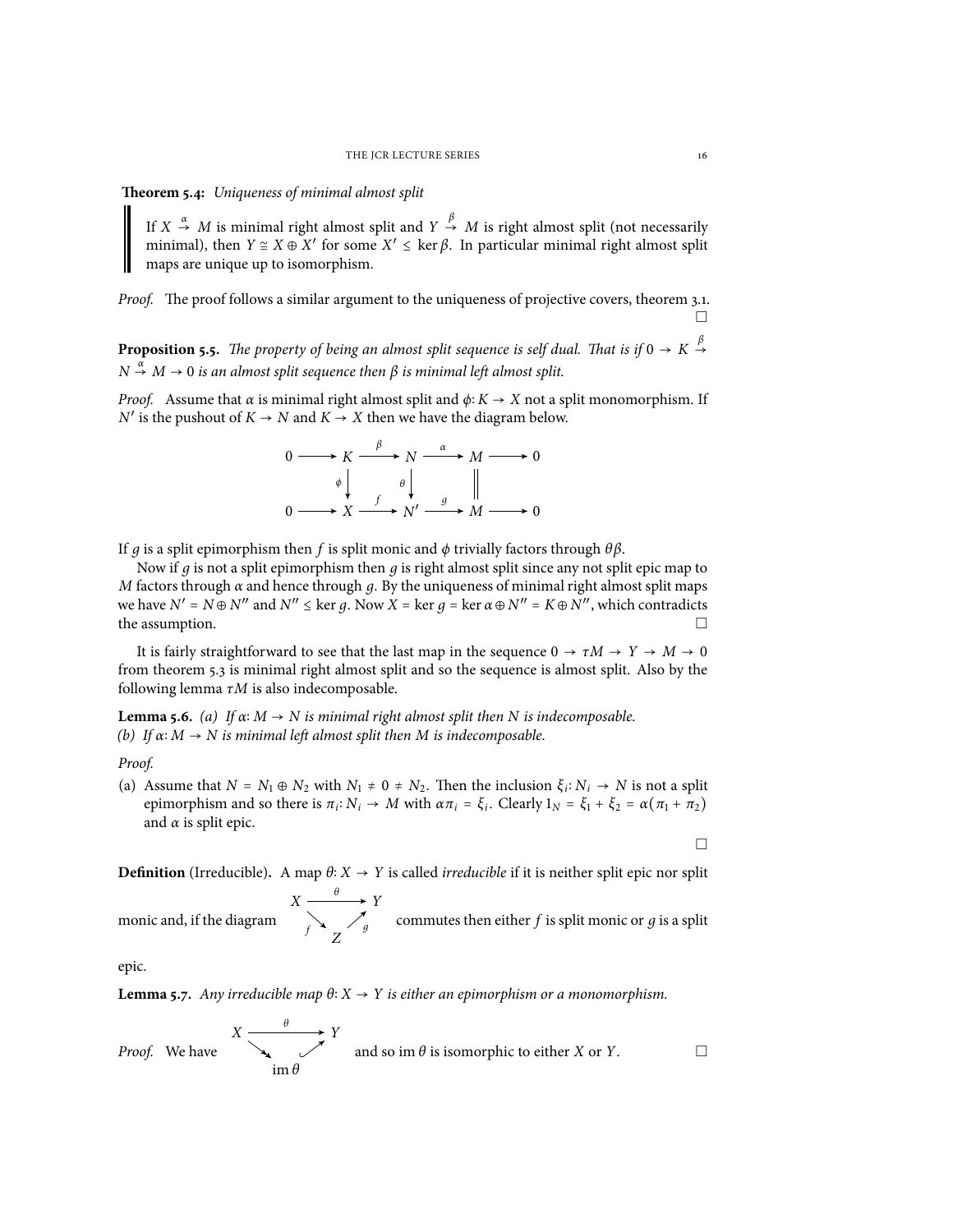**Proposition 5.8.** *If*  $\alpha$ :  $N \rightarrow M$  *is minimal right almost split the*  $\alpha$  *is irreducible.* 

*Proof.* Assume for some *X* we have the following diagram



Now if *g* is not split epic then there is an *h* such that  $αh = g$ . We must have *hf* is an isomor-<br>ism by minimality of *α* and so *f* is split monic phism by minimality of  $\alpha$  and so  $f$  is split monic.

We have previously define rad(−, *M*) for indecomposable modules *M*, we now generalise the definition.

**Definition** (rad(*X*, *Y*)). Let *X*, *Y*  $\in$  mod *A*. We define rad(*X*, *Y*)  $\leq$  Hom<sub>*A*</sub>(*X*, *Y*) to be the set of maps that do not map any summand of *X* isomorphically to a summand of *Y*. That is

rad(X, Y)  
\n= { 
$$
f: X \rightarrow Y
$$
 | if α is the composition  
\n $M \rightarrow X \stackrel{f}{\rightarrow} Y \rightarrow M$  with *M* indecomposable,  
\nthen α is not an isomorphism }

We define inductively rad<sup>n</sup> $(X, Y)$  as

rad*<sup>n</sup>* (*X*, *Y*) <sup>=</sup> { *<sup>f</sup>* <sup>∶</sup> *<sup>X</sup>* <sup>→</sup> *<sup>Y</sup>* <sup>∣</sup> *<sup>f</sup>* <sup>=</sup> *дh*, with *<sup>д</sup>* <sup>∈</sup> rad*n*−<sup>1</sup> (*Z*, *Y*) and *<sup>h</sup>* <sup>∈</sup> rad(*X*, *<sup>Z</sup>*) for some *<sup>Z</sup>* } <sup>=</sup> { *<sup>f</sup>* <sup>∶</sup> *<sup>X</sup>* <sup>→</sup> *<sup>Y</sup>* <sup>∣</sup> *<sup>f</sup>* <sup>=</sup> *дh*, with *<sup>д</sup>* <sup>∈</sup> rad*n*−*<sup>k</sup>* (*Z*, *Y*) and *<sup>h</sup>* <sup>∈</sup> rad*<sup>k</sup>* (*X*, *<sup>Z</sup>*) for some *<sup>Z</sup>*, <sup>0</sup> <sup>&</sup>lt; *<sup>k</sup>* <sup>&</sup>lt; *<sup>n</sup>* }

Note that for indecomposable *Y* this matches the earlier definition and also if  $\alpha \in \text{rad}(X, Y)$ then  $S^M(\alpha) = 0$  for all indecomposable modules *M*.

If *M* and *N* are indecomposable then we have

$$
rad(N, M) = \begin{cases} Hom_A(N, M) & M \ncong N \\ rad \nEnd M & M \cong N \end{cases}
$$

For *M*, *N* indecomposable it is clear to see that  $\{\alpha: N \to M \mid \alpha \text{ irreducible}\} = \text{rad}(N, M)$  $rad<sup>2</sup>(N, M)$ .

Take again the sequence  $0 \to \tau M \to Y \stackrel{\alpha}{\to} M$  and consider an irreducible map  $\theta: N \to M$  from an indecomposable module *N* to *M*.



Since *θ* is not split epic it must factor through *α* and so *β* must be split monic. This means that *N* is a summand of *Y* and since (Krull-Schmidt) there are only finitely many summands we know that there are only finitely many *N* for which an irreducible map exists.